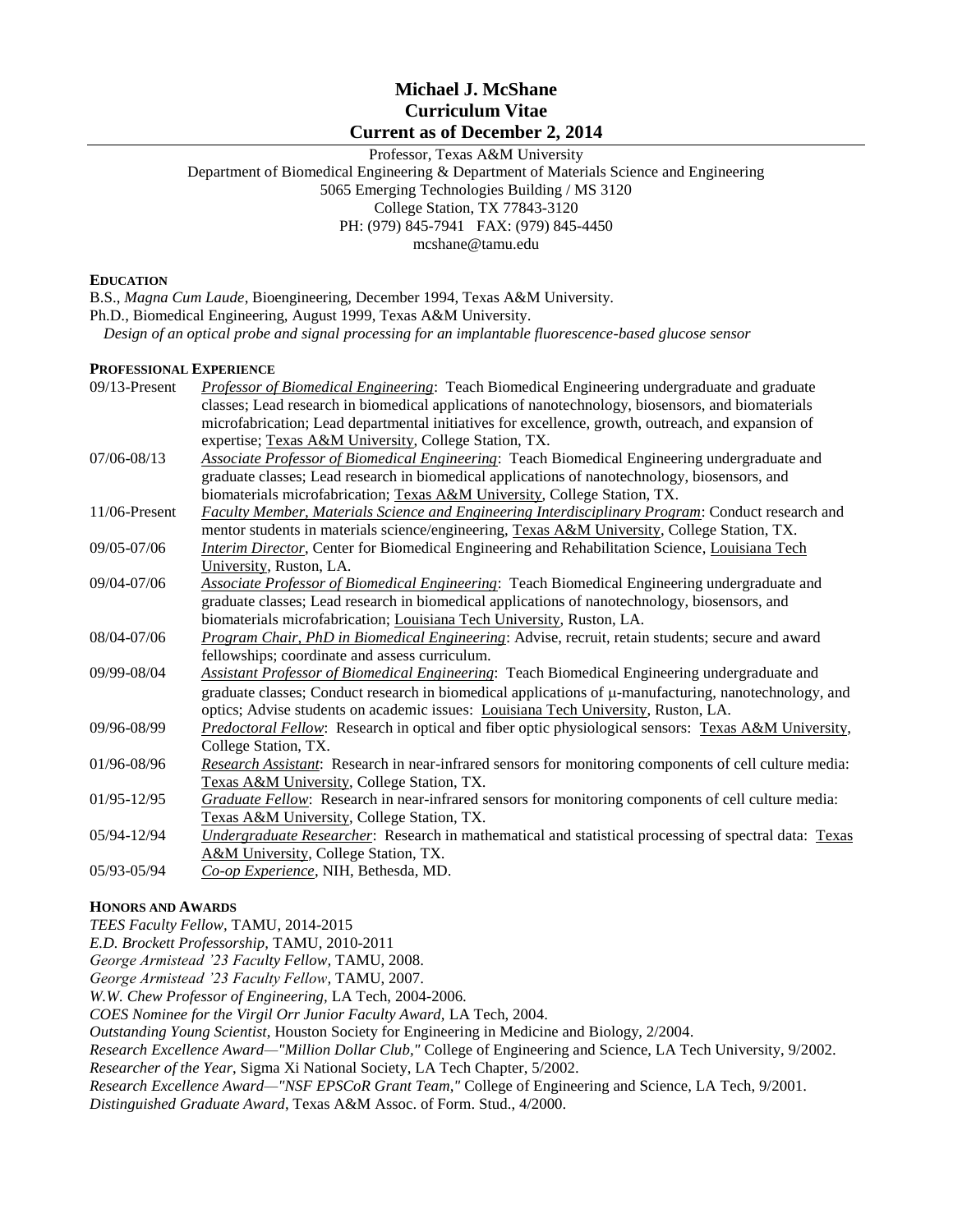#### **RESEARCH GRANTS**

*Current*

- "Redundant Multimode Chemo-optical Transducers," *NSF Nano-Biosensing Program*, PI: McShane. \$328,805, 08/01/2014-07/31/2017.
- "Implantable multi-analyte sensors for the continuous monitoring of body chemistries", *NIH Director's Transformative Research Award*, PI: McShane, Wisniewski; \$4,122,519 (TAMU portion: \$1,244,657), 09/15/12-06/30/16.
- "Multiscale Smart Coatings with Sustained Anticorrosive Action," *NSF / The G8 Research Councils Initiative on Multilateral Research Funding* (international PI: Möhwald; US PI: Lvov; sub PI: McShane) \$150,000 subcontract value ( $\epsilon$ 1,350,000 total),  $6/1/2012 - 5/31/2015$ .
- "Energy Transfer Between Nanomaterials: Fundamentals and Sensor Applications," *NSF Biosensing Program (CBET)*, \$380,000, 8/15/2011 – 07/31/2014.

#### *Completed*

- "Microstructures for Control and Guidance of Smooth Muscle Cell Growth," *Louisiana Board of Regents Research Competitiveness Subprogram*, \$125,000, 7/2001-6/2004 (Co-Inv).
- "Fabrication and testing of a Fabry-Perot spectrometer and integrated liquid channel using surface micromachining," *Defense Intelligence Agency MASINT Program Contract* (through Sandia National Labs), \$100,000, 3/2001- 12/2001, (Co-Inv).
- "Fluorescent nanoparticles for monitoring extracellular and intracellular electrolyte levels," *The Rockefeller Brothers Fund Biomedical Pilot Initiative*, \$24,766, 7/1/01-6/30/2002 (PI).
- "Instrumentation for a Fiber Optics Laboratory," *Louisiana Board of Regents Enhancement Program*, \$47,048, 7/1/2002- 6/30/2003, (co-PI).
- "Nanoengineered Fluorescent Sensors for Monitoring Neural Biochemical Dynamics," *The Whitaker Foundation Grants for Young Investigators*, \$239,318, 6/2001-5/2004 (PI).
- "Optical Nanosensors for Medical and Biological Applications," *Louisiana Board of Regents Research Competitiveness Subprogram*, \$147,744, 7/2001-6/2004 (PI).
- "The Louisiana Microsystems Development Initiative: Toward Low-cost (Bio)chemical Production and Environmental Monitoring," *NSF/EPSCoR Research Infrastructure Initiative*, \$3,000,000, 1/2001-12/2004, (Co-Inv).
- "BioMEMS and Biomedical Nanotechnology Training Laboratory and Instrumentation," *Louisiana Board of Regents Enhancement Program*, \$118,060, 7/1/2003-6/30/2004, (PI).
- "Nanoengineered Shells for Encapsulation and Controlled Release," *NSF Nanoscale Interdisciplinary Research Team*, \$901,103, 9/1/2002-8/31/2006, (co-PI).
- "One-Two-Three-Go-A Strategic Initiative for Rapid Research Competitiveness in Microsystems Development," *Louisiana Board of Regents Departmental Excellence through Faculty Excellence*, \$911,000, 6/2000-present, (Co-Inv).
- "Nanoscale Biotechnology: Molecules, Methods, Devices, and Applications" *Louisiana Board of Regents Governor's Biotechnology Initiative,* \$1,950,000, 1/1/2003-12/31/2007, (co-PI).
- "Innovative Ventures for Emerging Technologies in Rural North Louisiana," *NSF Partnerships for Innovation*, \$599,937, 11/1/2003-10/31/2006 (co-PI).
- "Undergraduate Experiences in Micro and Nano Engineering," *NSF Research Experiences for Undergraduates*, \$365,087,  $2/1/03 - 1/30/06$  (co-Inv).
- "Novel Micro/Nano Approaches to Glucose Measurement with pH-Sensitive Hydrogels," *US Army – Technologies for Metabolic Monitoring (Glucose sensors)*, \$300,000, 6/1/2004-5/31/2006, (PI).
- "Graduate Fellows in Biomedical Engineering," *LA BoR Graduate Fellows Program*, \$286,500, 7/1/06-6/30/09 (PI).
- "Acquisition of a Field Emission Scanning Electron Microscope for Nanotechnology Research, Training, and Education," *NSF Major Research Instrumentation*, \$524,875, 8/15/05-8/14/08 (co-PI).
- "Hydrogel Scaffolds for Corneal Tissue Engineering," *NIH IDeA Networks of Biomedical Research Excellence*, \$499,222, 10/1/05-9/30/10 (mentor for Dr. Huiguang Zhu).
- "A Modular Lab-in-a-Sphere: Multifunctional Nanoparticles Incorporated within Hydrogel Microspheres," *NSF Nanoscale Exploratory Research*, \$100,000, 8/1/05-7/31/07 (PI).
- "Fluorescent Glucose Sensors from Polyion Shells," *NIH R01 - Sensor Development and Validation,* \$1,328,872, 9/30/2002-8/31/2007, (PI).
- "Engineering Nanocomposite Diffusion-Limiting Membranes for Biosensors" *NSF Bioengineering Research Grants*, \$276,196, 6/1/06-5/31/10 (PI).
- "Advanced BioMaterials as Implantable Chemical Sensors (BioMICS)," DARPA/DoD subcontract from PROFUSA, Inc. (McShane, sub. PI; PI: Wisniewski) \$86,387 subcontract value, 3/15/2011 – 12/1/2011.
- "Nanosphere Encapsulation of Active Enzymes," PROFUSA, Inc., \$45,000, 7/1/2012-12/31/2012.
- "Effects of Oxygen on Optical Glucose Sensors," PROFUSA, Inc., \$45,000, 3/1/2012-3/31/2013.
- "Long-Term Fluorescence-Based Glucose Monitoring," *NIH R43* Artificial Pancreas Grant, subcontract from PROFUSA, Inc. (PI; Wisniewski; subcontract PI: McShane) \$199,989 subcontract value (\$750,000 total), 9/15/2011 – 8/14/2014. (In final report, Phase II application stage)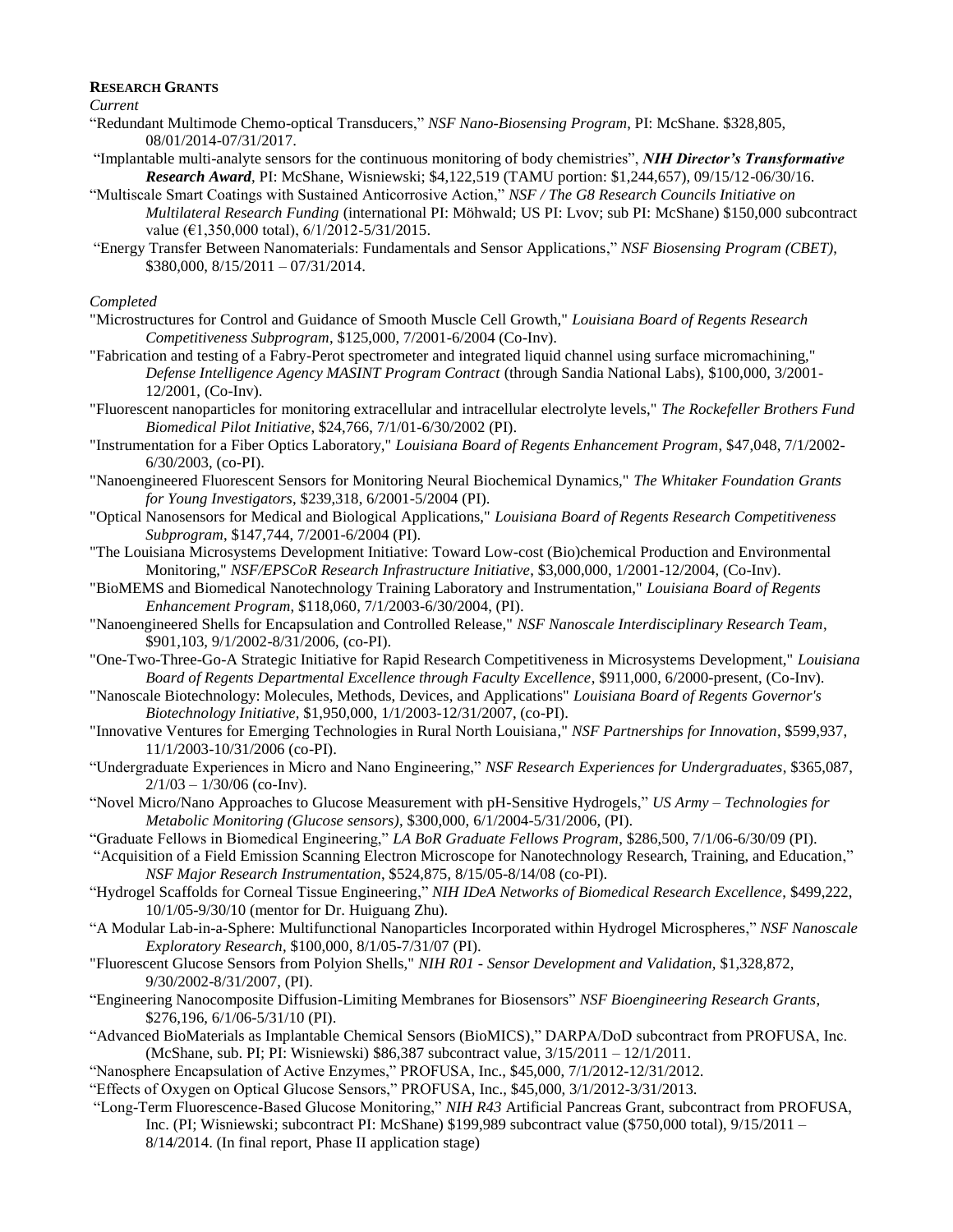#### **STUDENTS GRADUATED (TOTAL: 16 MS, 14 PHD, 4 POSTDOCTORAL SCHOLARS)**

 *Name, Degree, Date – Initial or Current Position, if Known*

(MS Graduates from Louisiana Tech University)

- Urvi Gururaj Shenoy, MS Biomedical Engineering, May 2002 Manager of Honeywell's India MEMS Division Swetha Chinnayelka, MS Electrical Engineering, August 2002 – Finished Ph.D. at LA Tech (see below)
- David Chang-Yen, MS Biomedical Engineering, August 2002 Finished Ph.D. at University of Utah, now with Wasatch Microfluidics Inc., Taylorsville, UT

Javeed Shaikh Mohammed, MS Electrical Engineering, November 2002 – Finished Ph.D. at LA Tech (see below)

- Ravi Deverkadra, MS Biomedical Engineering, November 2002 Research Engineer, CardioMEMS, Atlanta, GA Kishore Kondabatni, MS Biomedical Engineering, November 2002 – Research Engineer, Icon Interventional Systems, Cleveland, OH
- Michael Barnidge, MS Biomedical Engineering, August 2003 Completed M.D. at LSUHSC-Shreveport, LA
- John Glawe, MS Biomedical Engineering, November 2003 Research Technician, Biomedical Research Institute, Shreveport, LA

Swati Kaul, MS Electrical Engineering, March 2004 – status unknown

Deepti Terala, MS Biomedical Engineering, March 2004 – St. Jude, Memphis, TN

- Amitava Sen, MS Biomedical Engineering, November 2004 status unknown
- Ryan Simpson, MS Biomedical Engineering, May 2005 Research Technician, Biomedical Research Institute, Shreveport, LA
- Kevin Driggers, MS Biomedical Engineering, November 2005 Biomedical Engineer, HealthCareFirst, Springfield, MO
- Aaron Mack, MS Molecular Science and Nanotechnology, November 2006 Research Assistant, UT Health Science Center, Houston, TX

(PhD Graduates from Louisiana Tech University)

- Mengyan Li, PhD Engineering, August 2003 Research Associate Professor, Drexel University, Philadelphia, PA Patrick Grant, PhD Biomedical Engineering, May 2004 – Product Manager, Alcon, Dallas, TX
- Rohit Srivastava, PhD Biomedical Engineering, May 2005 Associate Professor, School of Biosciences and Bioengineering, Indian Institute of Technology - Bombay
- Suman Nayak, PhD Biomedical Engineering, May 2005 Research Scientist, Human Genome Sciences, Rockville, MD
- Quincy Brown, PhD Biomedical Engineering, August 2005 Assistant Professor, Tulane University

Swetha Chinnayelka, PhD Engineering, November 2005 – Technology Development Engineer, Bayer Medical, NJ Javeed Shaikh Mohammed, PhD Engineering, May 2006 – Assistant Professor, Biomedical Technology, College

of Applied Medical Sciences, King Saud University, Saudi Arabia Erich Stein, PhD Biomedical Engineering, November 2006 – Product Design Engineer, Avail Medical, Irving, TX

#### **(Graduates from Texas A&M University)**

Saniya Ali, MS Biomedical Engineering, December 2010 – Ph.D. Candidate, Duke University Saurabh Singh, PhD Biomedical Engineering, May 2010 – Research Associate, Los Alamos National Lab, NM Ruiqi Long, PhD Biomedical Engineering, May 2012 – Optical Design Engineer, Hysitron, Silicon Valley, CA

- Jaebum Park, PhD Materials Science and Engineering, August 2012 Hyundai, Detroit, MI
- Merene Phillip, MS Biomedical Engineering, May 2013 IT Consultant, Dallas, TX
- Bradley Collier, PhD Biomedical Engineering, May 2012 –Postdoctoral Scholar at UC-Davis medical center, Sacramento, CA
- Jason Roberts, PhD Biomedical Engineering August 2014 Medical device application reviewer, US FDA, Silver Spring, MD
- \*Dustin Ritter, PhD Biomedical Engineering, December 2014 –Postdoctoral Scholar at Dept of Chemistry, Pennsylvania State University, State College, PA \**Has completed all requirements for graduation*

#### (Postdoctoral Scholars)

Huiguang Zhu, Sulolit Pradhan, Jitendra Solanki, Sakib Elahi

**CURRENT STUDENTS (6 PHD, 1 MS) \****indicates student has passed qualifier and been admitted to candidacy*

Ashvin Nagaraja, BS Electrical Engineering, Kansas State (PhD BMEN)

Rachel Unruh, BS Engineering, Baylor University (PhD BMEN)

Aniket Biswas, BSE, ME Biotechnology, IIT Karaghpur (PhD BMEN)

Liam Andrus, BS Mechanical Engineering, Northern Arizona University (MS BMEN)

Yil-Hwan You, BS, ME Materials Science and Engineering, Hongik University, Seoul, Korea (PhD MSEN)

Matthew Jones, BS Chemical Engineering, Missouri Institute of Science and Technology (PhD BMEN)

Lindsey Bornhoeft, BS Biochemistry, University of Tennessee-Chattanooga (PhD BMEN)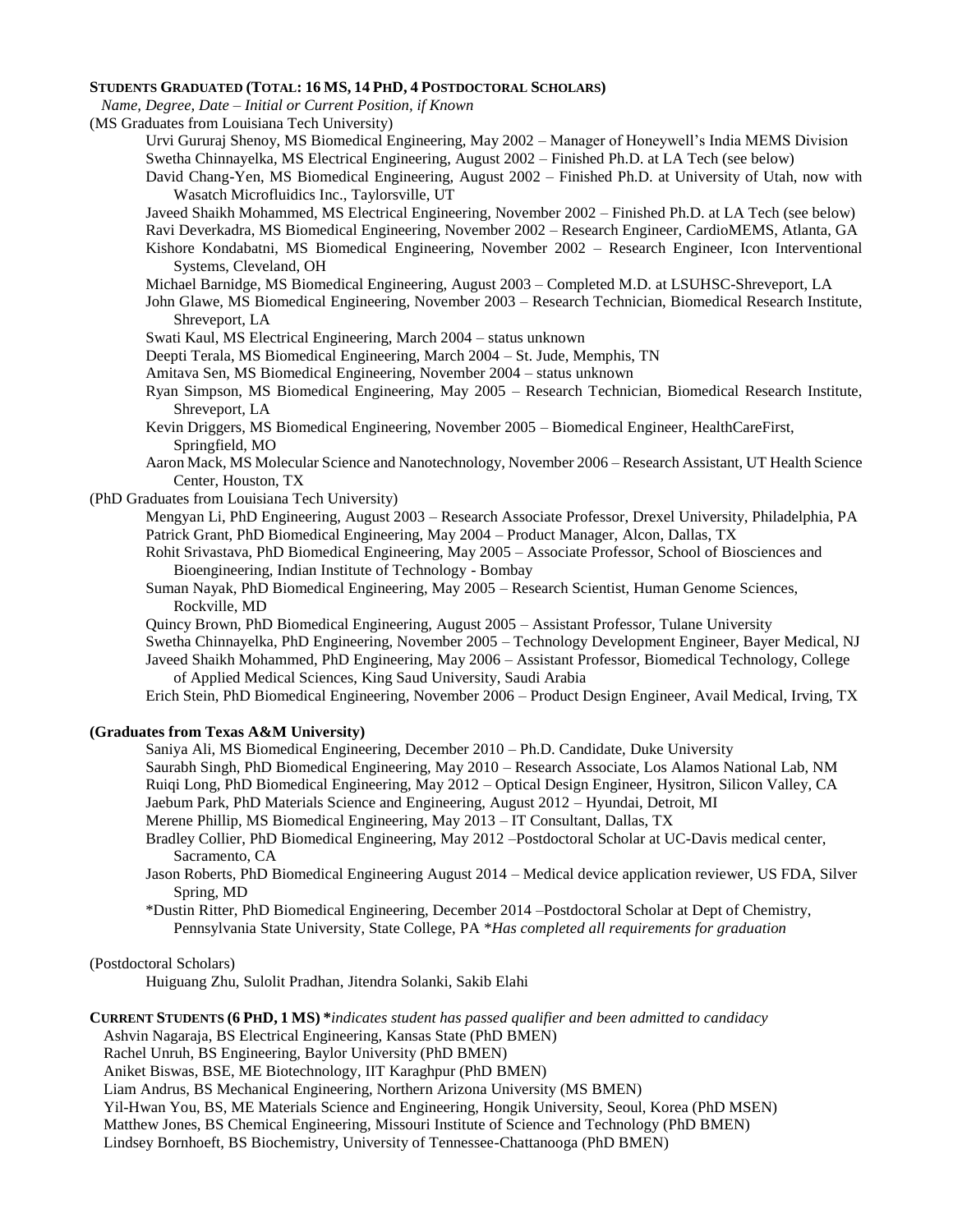## **PATENT APPLICATIONS**

Fiber-optic Sensors for Measurement of Gastric pH (National Institutes of Health) Optical sensors and related methods (Louisiana Tech University) Nanoscale Films with Specific Cell Interaction Properties and Integrated Optical Sensors (Louisiana Tech University) Urea Sensor for Online Dialysate Monitoring using Optical Thin Film Indicators (Louisiana Tech University)

#### **INVENTION REPORTS**

Novel peak-hopping stepwise feature selection method (Texas A&M University) A Broadband Optical Coupler (Louisiana Tech University) Cellular Photobiomodulation Control System Utilizing Nano-Shell Sensor Feedback (Louisiana Tech University) Fabrication Method for Thin Oxygen Sensitive Film (Louisiana Tech University) Nanoscale Films With Specific Cell Interaction Properties And Integrated Optical Sensors (Louisiana Tech University) Multicomponent Patterning for Multilayer Nanofilms (Louisiana Tech University) Urea Sensor for Online Dialysate Monitoring using Optical Thin Film Indicators (Louisiana Tech University) Nanoengineered Surface Plasmon-based Fiber Optic Biosensors (Louisiana Tech University) Fluorescent Microcapsule Sensors Employing Apo-Enzyme and Competitive Binding Ligand (Louisiana Tech University) A Modular Lab-in-a-Sphere: Multifunctional Nanoparticles Incorporated within Hydrogel Microspheres (Louisiana Tech) (Texas A&M University) Method of Compensation for Local Oxygen Variation for Implanted Enzymatic Biosensors Luminescent Enzymatic Sensors based on Porous Matrices Dynamic Windowing Algorithm for the Luminescence Lifetime Determination of One or More Luminophores

A Subcutaneous, Multi-Element ON/OFF Sensor for Analyte Range Determination Cross-Linked Protein Cores with Floppy Polymeric Shells for Steric Protection Orthogonal Attachment of a Single-Layered Protein Shell Around a Central Glycoprotein Core Moldable Ionotropically-Gelated Alginate Hydrogel Containing Diffusion-Controlled Micro- and/or Nano-Cavities

#### **PROFESSIONAL SOCIETIES**

IEEE *Senior Member*: 2009-present; IEEE: *Member*, 1997-present; IEEE EMBS: *Member*, 1997-present; BMES: *Member*, 1999-present; SPIE: *Member*, 1997-present; Society for Applied Spectroscopy (SAS): *Member*, 1996-2003; AIChE: *Member*, 2002-2003; ACS: *Member*, 2004-present.

#### **LEADERSHIP IN PROFESSIONAL SOCIETIES**

IEEE Sensors Council Representative for IEEE-EMBS (Appointed; 2006, 2007, 2008)

IEEE Sensors Council Secretary/Treasurer (Appointed; 2009, 2010)

*Note: Secretarial duties included preparing and presenting the 5-year Council Review Report for IEEE* 

IEEE-EMBS North America Representative (Elected; 2010-2012)

IEEE Sensors Council Vice President of Finances (Elected; 2011-2013)

*IEEE Sensors President-Elect* (Elected; Terms: President-Elect=2014-2015; President =2016-2017; Immediate Past-President=2018-2019; Senior Past-President=2020-2021)

## **OTHER SERVICE ACTIVITIES**

*Technical Committee & Session Chair (Significant leadership positions indicated in BOLD)*

Photonics West - Optical Diagnostics and Sensing (2000-2013)

Biomedical Engineering Society - Imaging and Biomedical Optics track, Biosensors and Light Delivery Session, Instrumentation and Microsystems (2001-2003)

IEEE-EMB Society – Biomedical Instrumentation Track (2002, 2009, 2011, 2012)

American Institute of Chemical Engineers – BioMEMS Session Vice Chair (2002)

IfM Nanoassembly Seminar – co-chair (2001-2006)

Texas A&M University Student Research Week – Evaluator and Session Chair (2007, 2008)

Society for Biomaterials – Abstract Reviewer (2008)

Houston Society for Engineering in Medicine and Biology, Track Organizer and Session Chair (2004-2009), **Steering Committee (2009)** [Conference deactivated in 2009]

IEEE Special Topics Conference on Microtechnology in Medicine and Biology, Technical Committee (2004-2009) / **Conference Program Chair (2005)**

Southern Biomedical Engineering Conference, Technical Committee, Theme Chair, Session Chair (2011-2012) IEEE Special Topics Conference on Micro- and Nano-Engineering in Medicine Conference (MNMC), Technical

# Committee (2011-2012)

**Track Chair**, Biomedical Engineering Society, Device Technologies and Biomedical Robotics Track, BMES 2014 Annual Meeting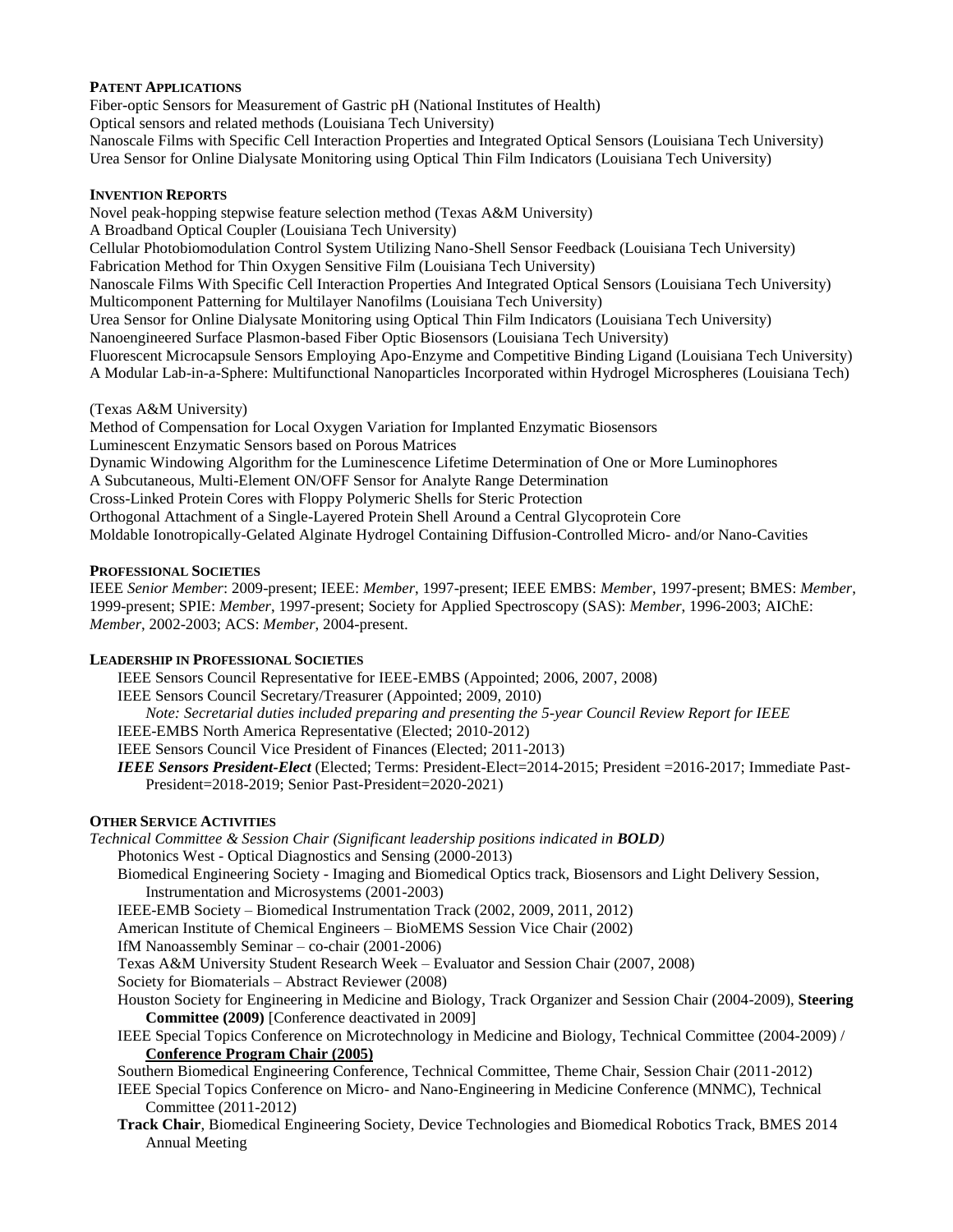*Proposal Peer Reviewer*

*Panel /Study Sections* NSF SBIR/STTR program (1999) NSF Biomedical Engineering Program and Research to Aid Persons with Disabilities Program (2002-2004) Juvenile Diabetes Foundation - Glucose Monitors (1999) NIH SBIR Study Section Panelist (2003-2011, 7 panels total) NIH Bioengineering, Technology, and Surgical Sciences (10/2005, 2/2006, 5/2006) NIH Predoctoral/Postdoctoral Fellowships for Technology Development Research (2006, 2007) NIH Small Grants ((NIAMS R03) 2006, 2010) NIH Quantum Grants (2007) NSF Graduate Fellowships (2007, 2009) National Space Biomedical Research Institute (NSBRI) (2009, 2010); **CHAIR (2011)** NIH SBIR – Bioanalytical Chemistry (2009) NIH SBIR – Biomaterials, Nanotechnology, Drug Delivery Systems (2009, 2011) NIH SBIR – Artificial Pancreas (2009) NIH Cancer Centers of Nanotechnology Excellence (CCNE) (2010) NIH Enabling Bioanalytical and Imaging Technologies Study Section (6/2011) NSF Engineering Research Centers – NanoBio/Healthcare (2011) *Mail Reviews* NSF Postdoctoral Fellowships (2004) European Science Foundation - EUROCORES (Collab. Research Programme) Self-Organised Nano-structures (2003) USDA SBIR (2003-2005) ACS Petroleum Research Fund Mail Review (2004) NSF International Research Fellowship (2005) Ireland Health Research Board (2005) Singapore Agency for Science, Technology and Research (A\*STAR) Biomedical Research Council (BMRC) (2005) Army Research Office SBIR (2006) Army Research Office Chemical and Biological Defense Basic Research Program (2007) NSF Inorganic, Bioinorganic, and Organometallic Chemistry Program (2007) American Diabetes Association (2007) Canadian National Science and Engineering Research Council (2007-2008) UK Medical Research Council (2008) DOE SBIR Program (2008, 2009) NIH Challenge Grants (2009) American Institute of Biological Sciences (2011) Austrian Science Fund (FWF), Erwin Schroedinger Program (2011)

*Manuscript Peer Reviewer*

**Associate Editor,** *Journal of Sensors***, 2007-present Associate Editor,** *Sensors* **(MDPI), 2009-present Associate Editor,** *IEEE Transactions on Nanobioscience***, 2003-present Associate Editor,** *IEEE Transactions on Biomedical Engineering***, 2006 Guest Editor, "Special Issue on Glucose Sensors,"** *Sensors* **(MDPI), 2011 Guest Editor, "Special Issue on Fluorescent Glucose Sensors,"** *Diabetes Science and Technology* **(Liebert), 2012. Guest Editor, "Special Issue on Tissue Response to Implanted Devices,"** *Diabetes Science and Technology*  **(Liebert), 2014-2015.**

*Reviewer: Acta Biomaterialia, Advanced Materials, Analyst, Analytica Chimica Acta, Analytical Chemistry, Analytical Methods, Angewandte Chemie, Annals of Biomedical Engineering, Applied Materials and Interfaces, Applied Spectroscopy, Applied Optics, Biochimica et Biophysica Acta – Proteins and Proteomics, Biomacromolecules, Biomaterials, Biosensors and Bioelectronics, Biotechnology and Bioengineering, Chemistry of Materials, Diabetes Science and Technology, Diabetes Technology and Therapeutics, IEEE Engineering in Medicine and Biology Magazine, IEEE Transactions on Biomedical Engineering, IEEE Transactions on Nanobioscience, IEEE Sensors Journal, FASEB Journal, International Journal of Food Science and Technology, Journal of the American Chemical Society, Journal of Biomedical Materials Research: B, Journal of Biomedical Nanotechnology, Journal of Biomedical Optics, Journal of Fluorescence, Journal of Luminescence, Journal of Microencapsulation, Journal of Micromechanics and Microengineering, Journal of Nanoscience and Nanotechnology, Journal of Physical Chemistry, Langmuir, Macromolecules, Macromolecular Bioscience, NanoLetters, Nanomedicine, Nanotechnology Journal (Institute of Physics), Nature Protocols, PNAS – Proceedings of the National Academy of Science, Physiological Measurements, Sensors, Sensors and Actuators B: Chemical, Journal of Sensors, Small, Thin Solid Films, Trends in Biotechnology*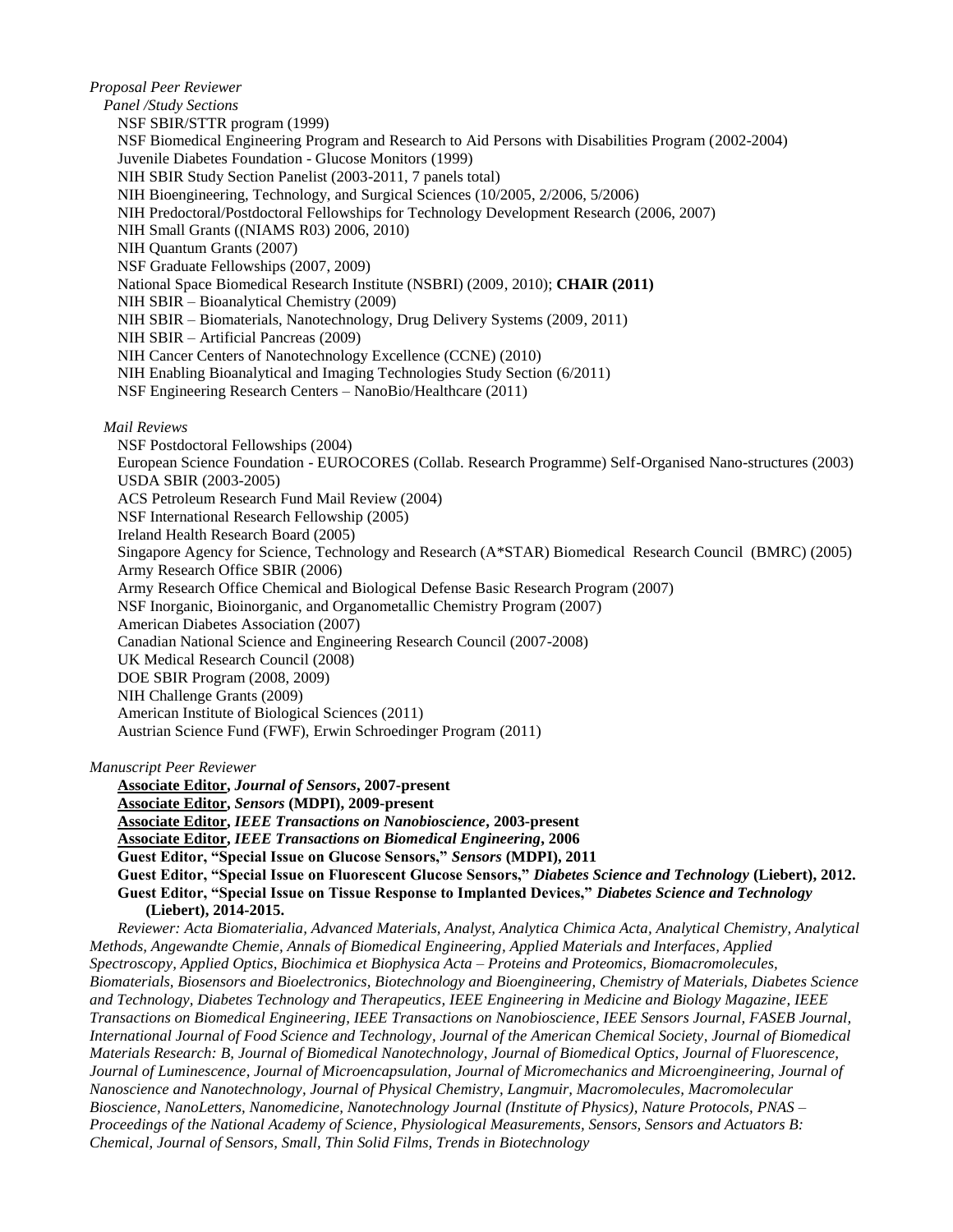#### **COURSES TAUGHT**

| <b>Academic</b><br>Year | Fall                                                                                           | Winter                                                                                            | <b>Spring</b>                                                                             |
|-------------------------|------------------------------------------------------------------------------------------------|---------------------------------------------------------------------------------------------------|-------------------------------------------------------------------------------------------|
| 1999-2000               | <b>BIEN 425 – Advanced</b><br><b>Bioinstrumentation</b> (3)                                    | <b>BIEN 310 – Clinical Engineering</b><br>(3)                                                     | <b>BIEN 550 - Biomedical Optics (3)</b>                                                   |
| 2000-2001               | BIEN 425 - Advanced<br>Bioinstrumentation (3)                                                  | <b>BIEN 510 - Bioinstrumentation -</b><br><b>Graduate Level (4)</b>                               | BIEN 310 - Clinical Engineering (3)                                                       |
| 2001-2002               | $BIENT 550 - Biomedical Optics (3)$                                                            | $BIEN 510 - Bioinstrumentation -$<br>Graduate Level (4)                                           | <b>BIEN 420 – Biomaterials and</b><br><b>Biomechanics</b> (3)                             |
| 2002-2003               | <b>BIEN 225 – Biomedical Systems</b><br>(3)                                                    | $B I E N 557 - Fiber Optic Sensors (3)$                                                           | $B I E N 230 - Biomatic trials (2)$                                                       |
| 2003-2004               | BIEN 225 – Biomedical Systems (3)                                                              | BIEN 610 - Graduate Seminar (1)                                                                   | $BIENT 310 - Clinical Engineering (3)$                                                    |
| 2004-2005               | BIEN $225$ – Biomedical Systems (3)<br><b>BIEN 610 - Doctoral Enhancement</b><br>Seminar $(1)$ | $BIENT 557 - BioMEMS Lab (3)$<br><b>BIEN 610 - Doctoral Enhancement</b><br>Seminar $(1)$          | BIEN 533 – Biomedical Optics (3)<br><b>BIEN 610 - Doctoral Enhancement</b><br>Seminar (1) |
| 2005-2006               | BIEN $225$ – Biomedical Systems (3)<br>BIEN 610 - Doctoral Enhancement<br>Seminar $(1)$        | BIEN 425 - Advanced<br>Bioinstrumentation (3)<br>BIEN 610 - Doctoral Enhancement<br>Seminar $(1)$ | BIEN 310 - Clinical Engineering (3)<br>BIEN 610 - Doctoral Enhancement<br>Seminar $(1)$   |

#### **Louisiana Tech University** (*NOTE: quarter system; hours noted in parentheses are semester credits*)

**BOLD indicates my first time teaching the course;** *Italics indicates NEW COURSE*

## **Texas A&M University**

| Academic<br>Year | Fall                                                                                                                     | <b>Spring</b>                                                                                                       | <b>Summer</b>                                                                       |
|------------------|--------------------------------------------------------------------------------------------------------------------------|---------------------------------------------------------------------------------------------------------------------|-------------------------------------------------------------------------------------|
| 2006-2007        | N/A                                                                                                                      | <b>BMEN 489/689 - Fluorescence-Based</b><br><b>Biosensors</b> (3)                                                   | N/A                                                                                 |
| 2007-2008        | <b>BMEN 489/689 - Biomedical</b><br>Nanotechnology (3)                                                                   | BMEN 489/689 - Optical Biosensors (3)<br><b>BMEN 306-Biomeasurements Lab (1)</b>                                    | N/A                                                                                 |
| 2008-2009        | BMEN 489/689 - Biomedical<br>Nanotechnology (3)                                                                          | BMEN 426/626 - Optical Biosensors (3)<br>BMEN 306 - Biomeasurements Lab (1)                                         | N/A                                                                                 |
| 2009-2010        | BMEN 486/686 - Biomedical<br>Nanotechnology (3)                                                                          | BMEN 426/626 - Optical Biosensors (3)<br>BMEN 306 - Biomeasurements Lab (1)                                         | <b>BMEN 453 – Design Projects I (2)</b><br><b>BMEN 454 – Design Projects II</b> (2) |
| 2010-2011        | BMEN 486/686 - Biomedical<br>Nanotechnology (3)<br>BMEN 453 – Design Projects I (2)<br>BMEN 454 – Design Projects II (2) | BMEN $453 - Design Projects I (2)$<br>BMEN $454 - Design Projects II (2)$                                           | BMEN $454 - Design Projects II (2)$                                                 |
| 2011-2012        | BMEN 486/686 - Biomedical<br>Nanotechnology (3)<br>BMEN 453 - Design Projects I (2)                                      | BMEN $454 - Design Projects II (2)$                                                                                 |                                                                                     |
| 2012-2013        | BMEN 453 – Design Projects I (2)                                                                                         | BMEN $454 - Design Projects II (2)$<br>BMEN 486/686 - Biomedical<br>Nanotechnology (3)                              |                                                                                     |
| 2013-2014        | BMEN $453$ – Design Projects I $(2)$                                                                                     | <b>BMEN 253 – Design Controls (1)</b><br><b>BMEN 353</b> –Needs Analysis (1)<br>BMEN $454 - Design Projects II (2)$ |                                                                                     |

**BOLD indicates my first time teaching the course;** *Italics indicates NEW COURSE*

Special Guest Lectures: Introduction to MEMS and Microfabrication – "Optical MEMS"; Nanoconstruction by Self-Assembly – "Fluorescent Micro/NanoSensor Fabrication"; Biosensors – "Spectroscopy-based Biosensors,"; Systems Physiology – "Regulation of Osmolarity, Fluid Volumes, and Ion Concentrations"; Biotechnology Principles – "High Throughput Screening for Medical Applications" and "Biosensors"; Microstructure Analysis and Materials Characterization - "Fluorescence, Confocal, and Two-Photon Microscopy" and "Raman Spectroscopy"; BioMEMS – " Surface Modification for BioMEMS" and "Cell Culture for BioMEMS"; Biomaterials – "Dermal Biocompatibility"; Biomedical Engineering Case Studies – "Statistical Analysis of Microscale Optical Biosensor Performance: Control of Response and Effects of Protein Adsorption"

#### *Interdisciplinary University Service*

Agricultural and Biological Engineering Faculty Search Team (Nanotechnology), TAMU 2009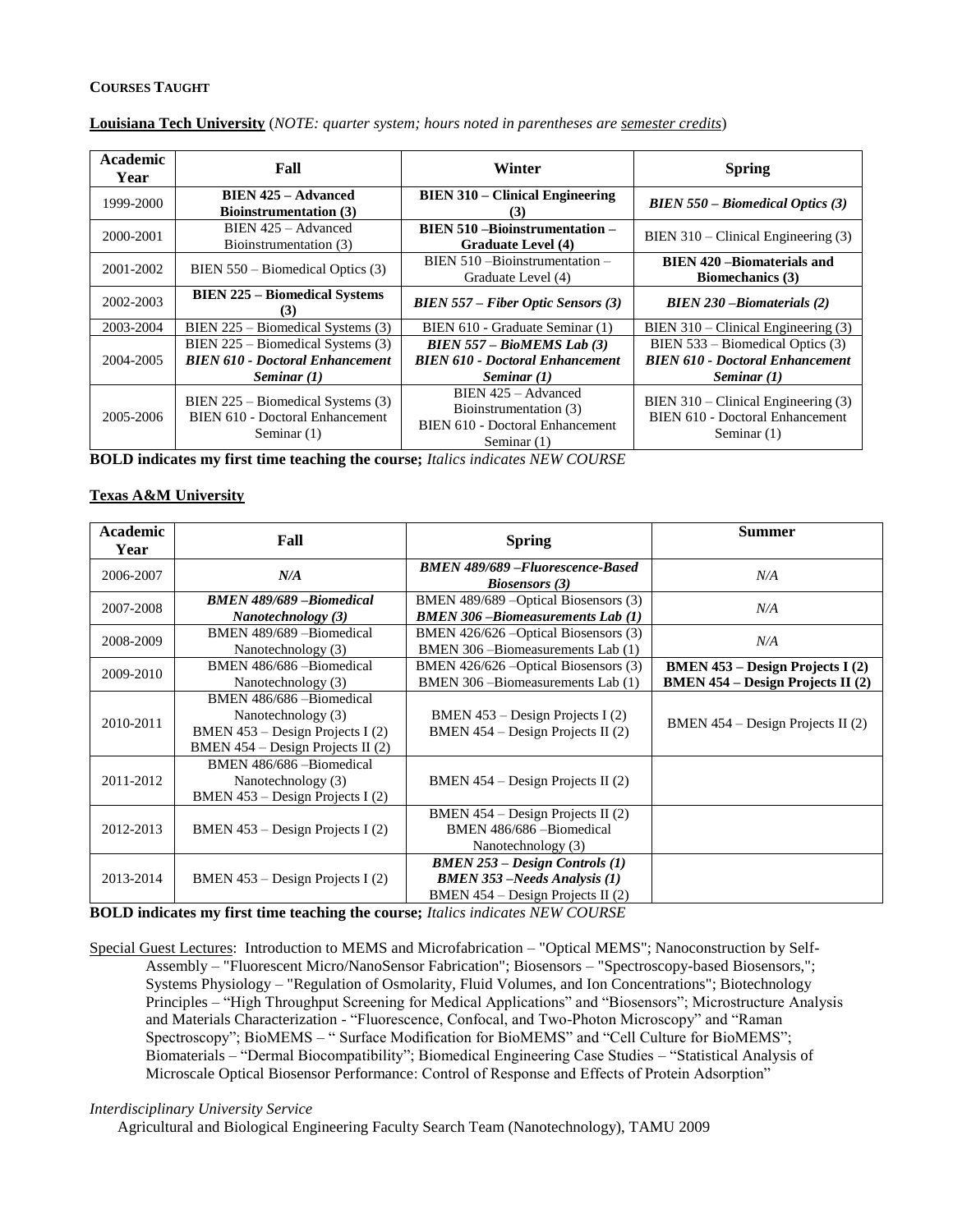Materials Characterization Facility Advisory Board, TAMU 2011-2012 Protein Chemistry Lab Advisory Board, TAMU 2012 Reviewer, Merit & Diversity Fellowships, TAMU 2008, 2010, 2012 Reviewer, Astronaut Scholarship Foundation, TAMU 2012

#### *Departmental Curriculum/Lab Development*

Track coordinator for Undergrad Bioinstrumentation and Bioimaging Track – 2007/2008 Track coordinator for Graduate Biomaterials Track - 2008 Equipment acquisition coordinator for undergraduate teaching/shared research labs – 2007-2011

#### *Committee Member*

**Chair**, Biomedical Engineering Design Advisory Committee, 2013-2014 **Chair**, Biomedical Engineering Safety Committee, 2009-2011 Biomedical Engineering Faculty Search Committee, 2007-2013, TAMU Biomedical Engineering Tenure and Promotion Committee, 2010-2014 Leader, Biomedical Engineering Shared Facilities Team, 2007-2012 Biomedical Engineering Shared Lab Supervisor Search Team, 2012 Biomedical Engineering Shop Supervisor Search Team, 2012, TAMU Biomedical Engineering Graduate Program Coordinator Search Team, 2008, TAMU Biomedical Engineering Graduate Student Recruitment Committee, 2007-2008, TAMU Biomedical Engineering Program Faculty Search Teams, LA Tech Biophysics Search Team, LA Tech **Chair**, Microfluidics Engineer Search Team, LA Tech Graduate Course Consolidation Team, LA Tech KSD 6 Instructional Lab Equipment Team, LA Tech **Chair**, Lab and Space Team, Institute for Micromanufacturing, LA Tech Leadership Team, Institute for Micromanufacturing, LA Tech Tolbert Pipes Endowed Chair Search Team, Institute for Micromanufacturing, LA Tech Research and Economic Development Team, COES, LA Tech Ethics and Professionalism Team, COES, LA Tech

#### *Advisory Roles*

Biomedical Engineering Society (faculty advisor), TAMU Biomedical Engineering Society (faculty advisor), LA Tech Tau Beta Pi Engineering Honor Society (faculty advisor), LA Tech

#### **PUBLICATIONS (***Google Scholar***: 3576 Citations, h-index=35; i10-index=70; as of 12/2/2014)**

- (1) *Refereed Journal Articles (\*indicates students)*
- 91) \*A Biswas, \*AT Nagaraja, MJ McShane. "Fabrication of Nanocapsule Carriers from Multilayer-Coated Vaterite Calcium Carbonate Nanoparticles." *ACS Applied Materials & Interfaces* (2014) Article ASAP, **DOI:** 10.1021/am5061195 Publication Date (Web): November 5, 2014
- 90) \*BB Collier, MJ McShane, "Temperature Compensation of Oxygen Sensing Films Utilizing a Dynamic Dual Lifetime Calculation Technique, IEEE Sensors, vol. 14, pp. 2755-2764 (2014). DOI: [10.1109/JSEN.2014.2311327](http://dx.doi.org/10.1109/JSEN.2014.2311327)
- 89) \*DW Ritter, \*JM Newton, MJ McShane, "Modification of PEGylated enzymes with glutaraldehyde can enhance stability while avoiding intermolecular crosslinking, *RSC Advances*, vol. 4, pp. 28036-28040 (2014). DOI: 10.1039/C4RA03809F.
- 88) \*AT Nagaraja, \*S. Pradhan, MJ McShane, "Poly(vinylsulfonic acid) assisted synthesis of aqueous solution stable vaterite calcium carbonate nanoparticles," *Journal of Colloid and Interface Science,* vol. 418, pp. 366-372 (2014). <http://dx.doi.org/10.1016/j.jcis.2013.12.008>
- 87) \*J. Shaik, \*J. Shaikh Mohammed, M.J. McShane, D. K. Mills, "Behavior of Articular Chondrocytes On Nanoengineered Surfaces," *NanoLife* vol. 3 (2013). DOI: 10.1142/S1793984413420014
- 86) \*AT Nagaraja, \*A Sooresh, KE Meissner, MJ McShane, ["Processing and Characterization of Stable, pH-sensitive](http://scholar.google.com/scholar?oi=bibs&hl=en&cluster=8699357792625022466&btnI=Lucky)  [Layer-by-Layer Modified Colloidal Quantum Dots,"](http://scholar.google.com/scholar?oi=bibs&hl=en&cluster=8699357792625022466&btnI=Lucky) *ACS Nano*, 2013.
- 85) \*BB Collier, MJ McShane, ["Time-Resolved Measurements of Luminescence,](http://scholar.google.com/scholar?oi=bibs&hl=en&cluster=7752365099617241420&btnI=Lucky)" *Journal of Luminescence*, 2013.
- 84) \*JR Roberts, \*D Ritter, MJ McShane, ["A Design Full of Holes: Functional Nanofilm-Coated Microdomains in](http://scholar.google.com/scholar?oi=bibs&hl=en&cluster=459094826785274908&btnI=Lucky)  [Alginate Hydrogels,](http://scholar.google.com/scholar?oi=bibs&hl=en&cluster=459094826785274908&btnI=Lucky)" *J. Mater. Chem. B*, 2013,**1**, 3195-320. **DOI:** 10.1039/C3TB20477D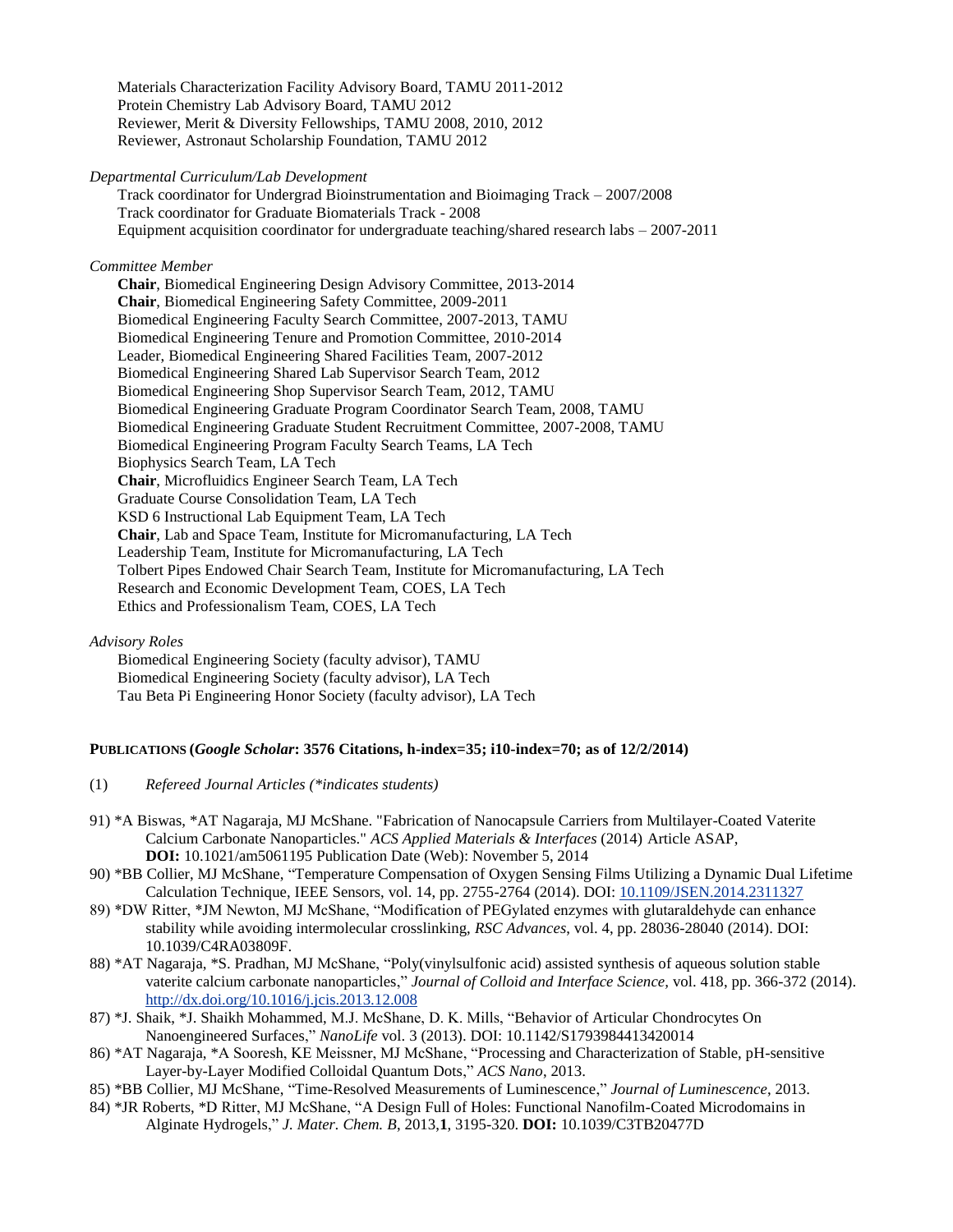- 83) J. Shaik, J. Shaikh Mohammed, M.J. McShane, D.K. Mills, "Chondrocyte Behavior on Micropatterns Fabricated Using Layer-by-Layer Lift-Off: Morphological Analysis," *Journal of Medical Engineering*, vol. 2013, Article ID 560328 (2013). doi:10.1155/2013/560328.
- 82) \*D.W. Ritter, \*J.R. Roberts, M.J. McShane, "Glycosylation site-targeted PEGylation of glucose oxidase retains native enzymatic activity," *Enzyme and Microbial Technology*, (2013). Available online 17 January 2013, ISSN 0141- 0229, 10.1016/j.enzmictec.2013.01.004.
- 81) \*J Shaik, \*JS Mohammed, MJ McShane, DK Mills, "*In vitro* evaluation of chondrosarcoma cells and canine chondrocytes on layer-by-layer (LbL) self-assembled multilayer nanofilms," *Biofabrication* vol. 5, p. 015004 (2012).
- 80) \*JR Roberts, \*J Park, K Helton, N Wisniewski, MJ McShane, "Biofouling of polymer hydrogel materials and its effect on diffusion and enzyme-based luminescent glucose sensor functional characteristics," *Journal of Diabetes Science and Technology* vol. 6, p. 1267 (2012).
- 79) \* Akl, T.J., \*T.J. King, \*R. Long, M.J. McShane, M.N. Ericson, M.A. Wilson, and G.L. Coté, "Performance assessment of an opto-fluidic phantom mimicking porcine liver parenchyma," *Journal of Biomedical Optics* vol. 17, (2012), DOI:10.1117/1.JBO.17.7.077008.
- 78) \*Collier, B. B. and M. J. McShane, "A Dynamic Windowing Algorithm for the Fast and Accurate Determination of Luminescence Lifetimes." *Analytical Chemistry*, vol. 84, pp. 4725-4731 (2012).
- 77) \*Long, R. and M. J. McShane, "Design of an Optical System for Interrogation of Implanted Luminescent Sensors and Verification with Silicone Skin Phantoms," *IEEE Transactions on Biomedical Engineering*, vol.59, pp.2459-2465, (2012). doi: 10.1109/TBME.2012.2203306
- 76) Srivastava, R.; \*Jayant, R. D.; \*Chaudhary, A.; McShane, M. J., "Smart Tattoo" Glucose Biosensors and Effect of Coencapsulated Anti-Inflammatory Agents. *Journal of diabetes science and technology* **2011,** *5* (1), 76.
- 75) Ariga, K.; Ji, Q.; McShane, M. J.; Lvov, Y. M.; Vinu, A.; Hill, J. P., Inorganic Nanoarchitectonics for Biological Applications. *Chemistry of Materials* **2011**.
- 74) \*Romoser A, \*Ritter D, \*Majitha R, Meissner KE, McShane M, Sayes, C.M. (2011) "Mitigation of Quantum Dot Cytotoxicity by Microencapsulation," *PLoS ONE* 6(7): e22079. doi:10.1371/journal.pone.0022079.
- 73) Ariga, K., M. McShane, Y.M Lvov, Q. Ji, J.P. Hill, ["Layer-by-layer assembly for drug delivery and related](http://informahealthcare.com/doi/abs/10.1517/17425247.2011.566268)  [applications,](http://informahealthcare.com/doi/abs/10.1517/17425247.2011.566268)" *Expert Opinion on Drug Delivery,* 2011, vol. 8, pp. 633-644. doi:10.1517/17425247.2011.566268
- 72) \*Akl T.J. R. \*Long, M.J. McShane, M.N. Ericson, M.A. Wilson, G.L. Coté, "Optimizing probe design for an implantable perfusion and oxygenation sensor," *Biomed. Opt. Express* 2, 2096-2109 (2011) ; <http://dx.doi.org/10.1364/BOE.2.002096>
- 71) \*Long, R., T. \*King, T. \*Akl, M.N. Ericson, M. Wilson, G.L. Coté, M.J. McShane, "Optofluidic phantom mimicking optical properties of porcine livers," *Biomed. Opt. Express* 2, 1877-1892 (2011) <http://dx.doi.org/10.1364/BOE.2.001877>
- 70) \*Collier, B., \*Singh, S., McShane, M., "Microparticle ratiometric oxygen sensors utilizing near-infrared emitting quantum dots," *Analyst*, 2011, Accepted: 11/ 22/10, Published online 12/201, DOI: 10.1039/C0AN00661K.
- 69) \*Jayant, R., \*Joshi, A., McShane, M.J., Srivastava, R., "In vitro & in vivo evaluation of anti inflammatory agents using nanoengineered alginate carriers: Towards localized implant inflammation suppression," *International Journal of Pharmaceutics,* vol. 403, pp. 268-275, 2011. [doi:10.1016/j.ijpharm.2010.10.035.](http://dx.doi.org/10.1016/j.ijpharm.2010.10.035).
- 68) \*Shaik, J., \*Shaikh Mohammed, J., McShane, M.J., Mills, D.K., "Growth and Behavior of Bovine Articular Chondrocytes on Nanoengineered Surfaces – Part I," *International Journal of Nanotechnology*, vol. 8, 2011, pp. 679 - 699, DOI: 10.1504/IJNT.2011.041438
- 67) \*Singh, S., McShane, M.J., "Role of porosity in tuning the response range of microsphere-based glucose sensors," *Biosensors and Bioelectronics*, vol. 26, pp. 2478-2483, 2011. [doi:10.1016/j.bios.2010.10.036](http://dx.doi.org/10.1016/j.bios.2010.10.036)
- 66) \*Chaudhary, A., McShane, M.J., Srivastava, R., "Glucose response of dissolved-core alginate microspheres: towards a continuous glucose biosensor," *Analyst*, vol. 135, pp. 2620-2628, 2010. [DOI: 10.1039/C0AN00109K](http://dx.doi.org/10.1039/C0AN00109K)
- 65) McShane, M.J., \*Ritter, D.W., "Microcapsules as optical biosensors," *Journal of Materials Chemistry*, 2010[, DOI:](http://dx.doi.org/10.1039/C0JM01251C) [10.1039/C0JM01251C](http://dx.doi.org/10.1039/C0JM01251C)
- 64) \*Park, J., McShane, M.J., "Dual-Function Nanofilm Coatings with Diffusion Control and Protein Resistance," *ACS Applied Materials & Interfaces,* vol. 2, pp. 991-997, 2010. [DOI: 10.1021/am900673r](http://dx.doi.org/10.1021/am900673r)
- 63) \*Long, R. McShane, M.J., "Three-dimensional, multiwavelength Monte Carlo simulations of dermally implantable luminescent sensors," *Journal of Biomedical Optics*, vol. 15, 027011, 2010. [DOI:10.1117/1.3374180.](http://dx.doi.org/10.1117/1.3374180)
- 62) \*Singh, S., McShane, M.J., "Enhancing the longevity of microparticle-based glucose sensors towards one month continuous operation," *Biosensors and Bioelectronics*, vol. 25, pp. 1075-1081, 2010. [DOI:10.1016/j.bios.2009.09.026.](http://dx.doi.org/10.1016/j.bios.2009.09.026)
- 61) Chaudhury, A., Raina, M., Harma, H., Hanninen, P., McShane, M.J., Srivastava, R., "Evaluation of Glucose Sensitive Affinity Binding Assay Entrapped in Fluorescent Dissolved Core Alginate Microspheres," *Biotechnology and Bioengineering*, vol. 104, pp. 1075-1085, 2010. [DOI: 10.1002/bit.22500](http://dx.doi.org/10.1002/bit.22500)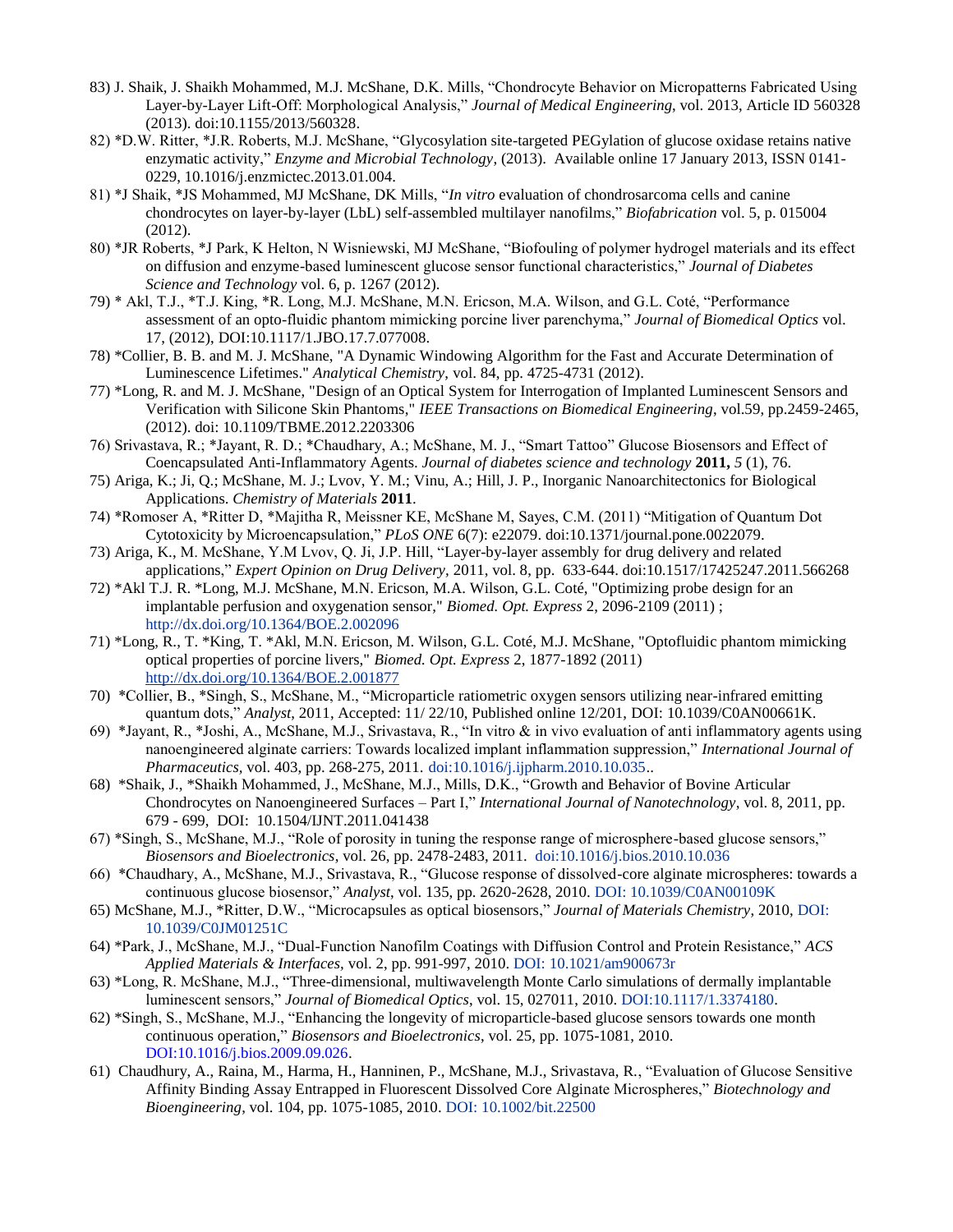- 60) Nassar, R., Palmer, J., Wu, Y., Dai, W., Wang, P. and McShane, M. J., "Modeling mass transfer of FITC-Labeled dextran from polyelectrolyte microcapsules," *Chemical Engineering Communications*, vol. 196, pp. 812-823, 2009[. DOI: 10.1080/00986440802592291](http://dx.doi.org/10.1080/00986440802592291)
- 59) Jayant, R.D, McShane, M.J., Srivastava, R., "Polyelectrolyte-coated alginate microspheres as drug delivery carriers for dexamethasone release," *Drug Delivery*, vol. 16, pp. 331–340, 2009. DOI: [10.1080/10717540903031126](http://dx.doi.org/10.1080/10717540903031126)
- 58) \*Shaikh-Mohammed, J., McShane, M.J., "Supported Nanocomposite Membranes: Bridging Microtechnology with Nanotechnology," *Journal of Nanoscience and Nanotechnology,* vol. 9, pp. 2965-9, 2009. [DOI:](http://dx.doi.org/10.1166/jnn.2009.dk25)  [10.1166/jnn.2009.dk25](http://dx.doi.org/10.1166/jnn.2009.dk25)
- 57) \*Shaikh-Mohammed, J., McShane, M.J., "Polymer/Colloid Surface Micromachining: Micropatterning of Hybrid Multilayers," *Langmuir,* vol. 24, pp. 13796-13803, 2008. [DOI: 10.1021/la802637u](http://dx.doi.org/10.1021/la802637u)
- 56) De Geest, B.G., McShane, M.J., Demeester, J. De Smedt, S.C., Hennink, W.E., "Microcapsules Ejecting Nanosized Species into the Environment," *Journal of the American Chemical Society*, vol. 130, pp. 14480–14482, 2008[. DOI:](http://dx.doi.org/10.1021/ja806574h)  [10.1021/ja806574h.](http://dx.doi.org/10.1021/ja806574h)
- 55) \*Chinnayelka, S., Zhu, H., McShane, M., "Near-Infrared Resonance Energy Transfer Glucose Biosensors in Hybrid Microcapsule Carriers," *Journal of Sensors*, vol. 2008, Article ID 346016, 2008. [DOI:10.1155/2008/346016](http://dx.doi.org/10.1155/2008/346016)
- 54) \*Stein, E.W., Singh, S., McShane, M.J., "Microscale Enzymatic Optical Biosensors Using Mass Transport Limiting Nanofilms. 2. Response Modulation by Varying Analyte Transport Properties ," *Analytical Chemistry*, vol. 80, pp. 1408-1417, 2008. [DOI: 10.1021/ac701738e](http://dx.doi.org/10.1021/ac701738e)
- 53) \*Stein, E.W., Grant, P.S., Zhu, H., McShane, M.J., "Microscale Enzymatic Optical Biosensors Using Mass Transport Limiting Nanofilms. 1. Fabrication and Characterization Using Glucose as a Model Analyte," *Analytical Chemistry*, vol. 29, pp. 1339-1348, 2007. DOI: [10.1021/ac061414z](http://dx.doi.org/10.1021/ac061414z)
- 52) \*Nayak, S., McShane, M.J., "Attraction and Encapsulation of Peroxidase by Polymerizing Acrylic Acid Monomers in Polyelectrolyte Microcapsules," *Journal of Biomedical Nanotechnology*, vol. 3, pp. 170-177, 2007. DOI: [10.1166/jbn.2007.014](http://dx.doi.org/10.1166/jbn.2007.014)
- 51) \*Nayak, S., McShane, M.J., "Fluorescence glucose monitoring based on transduction of enzymatically-driven pH changes within microcapsules," *Sensor Letters*, vol. 4, pp. 433-439, 2006[. DOI: 10.1166/sl.2006.062](http://dx.doi.org/10.1166/sl.2006.062)
- 50) Mao, J., McShane, M.J., "Transduction of volume change in pH-sensitive hydrogels with resonance energy transfer," *Advanced Materials*, vol. 18, pp. 2289-2293, 2006. [DOI: 10.1002/adma.200600040](http://dx.doi.org/10.1002/adma.200600040)
- 49) \*Stein, E.W., Volodkin, D., McShane, M.J., Sukhorukov, G., "Real Time Assessment of Spatial and Temporal Coupled Catalysis within Polyelectrolyte Microcapsules Containing Co-immobilized Glucose Oxidase and Peroxidase," *Biomacromolecules*, vol. 7, pp. 710-719, 2006. DOI: [10.1021/bm050304j](http://dx.doi.org/10.1021/bm050304j)
- 48) \*Shaikh-Mohammed, J., DeCoster, M.A., McShane, M.J., "Fabrication of 3D Interdigitated Nanocomposite Cell Scaffold Micropatterns Using the Lithography-Layer-by-Layer (L-LbL) Technique," *Langmuir*, vol. 22, pp. 2738- 2746, 2006. DOI[: 10.1021/la0525473](http://dx.doi.org/10.1021/la0525473)
- 47) Zhu, H., McShane, M.J., "Synthesis and functionalization of monodisperse poly(ethylene glycol) hydrogel microspheres within polyelectrolyte multilayer microcapsules", *Chemical Communications*, vol. 14, pp. 153-155, 2006[. DOI: 10.1039/B513292D](http://dx.doi.org/10.1039/B513292D)
- 46) Mao, J., \*Kondu, S., Ji, H.-F., McShane, M.J., "A study of the near-neutral pH-sensitivity of chitosan/gelatin hydrogels by turbidimetry and microcantilever deflection," *Biotechnology and Bioengineering*, vol. 95, p. 333-341, 2006. [DOI: 10.1002/bit.20755](http://dx.doi.org/10.1002/bit.20755)
- 45) \*Chinnayelka, C., McShane, M.J., "Glucose Sensors Based on Microcapsules Containing an Orange/Red Competitive Binding RET Assay," *Diabetes Technology and Therapeutics*, vol. 8, pp. 269-278, 2006[. DOI:](http://dx.doi.org/10.1089/dia.2006.8.269)  [10.1089/dia.2006.8.269](http://dx.doi.org/10.1089/dia.2006.8.269)
- 44) \*Brown, J.Q., \*Srivastava, R., Zhu, H., McShane, M.J., "Enzymatic Fluorescent Microsphere Glucose Sensors: Evaluation of Response Under Dynamic Conditions," *Diabetes Technology and Therapeutics*, vol. 8, pp. 288-295, 2006[. DOI: 10.1089/dia.2006.8.288](http://dx.doi.org/10.1089/dia.2006.8.288)
- 43) Zhu, H., \*Srivastava, R., McShane, M.J., "Combined Physical and Chemical Immobilization of Glucose Oxidase in Alginate Microspheres Improves Stability of Encapsulation and Activity," *Bioconjugate Chemistry*, vol. 16, pp. 1451-1458, 2005. DOI: [10.1021/bc050171z](http://dx.doi.org/10.1021/bc050171z)
- 42) \*Yan, X., Ji, H.-F., McShane, M.J., "Experimental and Theoretical Aspects of Glucose Measurement Using a Microcantilever Modified by Enzyme-Containing Polyacrylamide," *Diabetes Technology and Therapeutics*, vol. 7, pp. 986-995, 2005. [DOI:10.1089/dia.2005.7.986](http://dx.doi.org/10.1089/dia.2005.7.986.)
- 41) Zhu, H., McShane, M.J., "Loading of Hydrophobic Materials into Polymer Particles: Implications for Fluorescent Nanosensors and Drug Delivery", *Journal of the American Chemical Society*, vol. 17, pp. 13448-13449, 2005. [DOI: 10.1021/ja052188y.](http://dx.doi.org/10.1021/ja052188y)
- 40) \*Li, M. Mills, D. K., Lvov, Y. M., Cui, T., McShane, M. J., "Comparison of Selective Attachment and Growth of Smooth Muscle Cells on Gelatin- and Fibronectin-coated Micropatterns," *Journal of Nanoscience and Nanotechnology*, vol. 5, pp. 1809-1815, 2005. [DOI: 10.1166/jnn.2005.436](http://dx.doi.org/10.1166/jnn.2005.436)
- 39) \*Chinnayelka, C., McShane, M.J., "Microcapsule Biosensors using Competitive Binding RET Assays based on Apo-Enzymes," *Analytical Chemistry*, vol. 77, pp. 5501-11, 2005[. DOI: 10.1021/ac050755u](http://dx.doi.org/10.1021/ac050755u)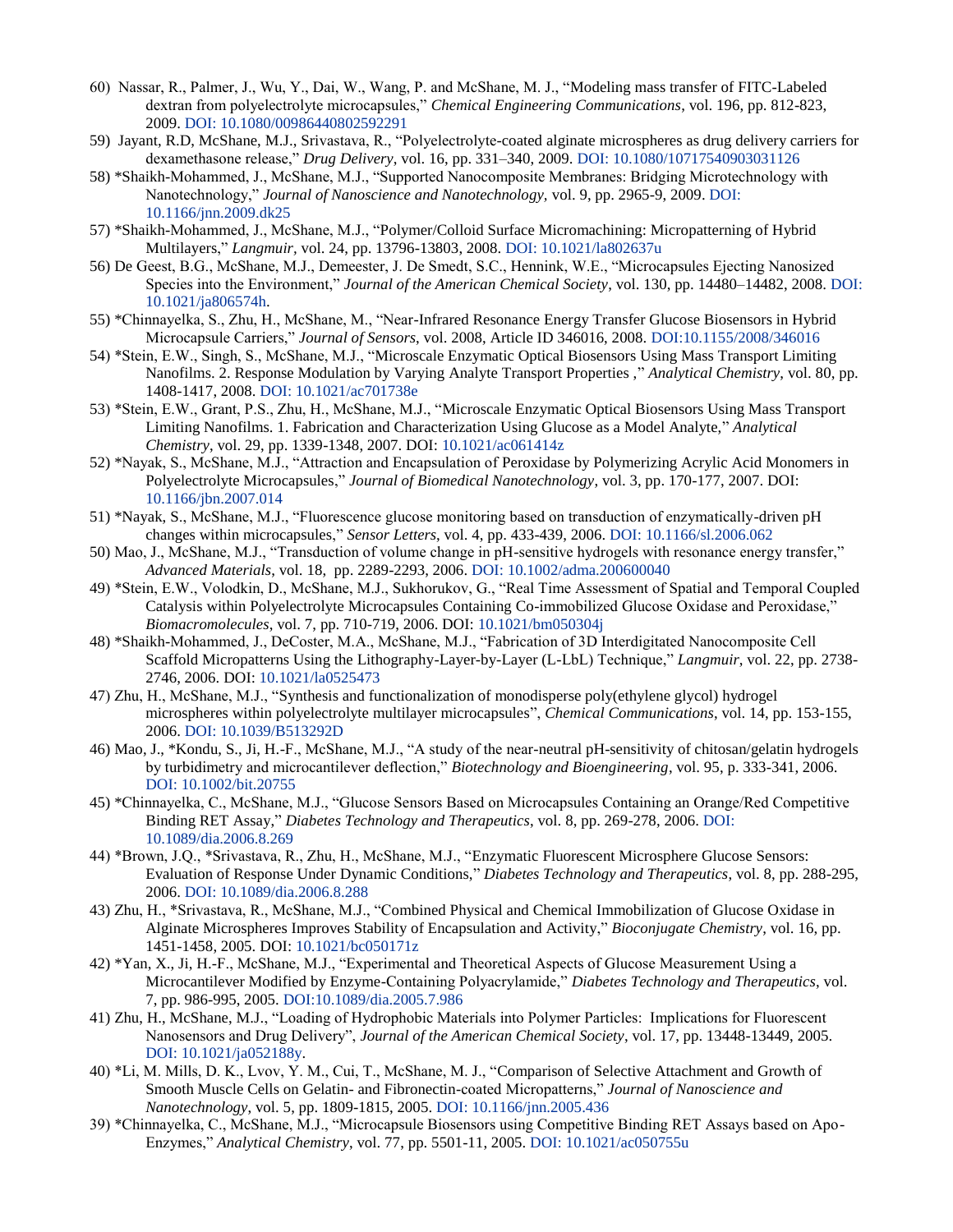- 38) \*Brown, J.Q., McShane, M.J., "Modeling of Spherical Fluorescent Glucose Microsensor Systems: Design of Enzymatic Smart Tattoos." *Biosensors and Bioelectronics*, vol. 21, pp. 1760-1769, 200[5.DOI:10.1016/j.bios.2005.08.013](http://dx.doi.org/10.1016/j.bios.2005.08.013)
- 37) \*Srivastava, R., Zhu, H., \*Brown, J.Q., McShane, M.J., "Stable Encapsulation of Active Enzyme by Application of Multilayer Nanofilm Coatings to Alginate Microspheres," *Macromolecular Bioscience*, vol. 5, pp. 717-727, 2005. [DOI: 10.1002/mabi.200500061](http://dx.doi.org/10.1002/mabi.200500061)
- 36) Zhu, H., \*Srivastava, R., McShane, M.J., "Spontaneous Loading of Positively-Charged Macromolecules into Alginate-Templated Polyelectrolyte Multilayer Capsules", *Biomacromolecules*, vol. 6, pp. 2221-2228, 2005. [DOI:](http://dx.doi.org/10.1021/bm0501656)  [10.1021/bm0501656](http://dx.doi.org/10.1021/bm0501656)
- 35) Zhu, H., \*Stein, E., \*Lu, Z., Lvov, Y., McShane, M.J., "Synthesis of Size-Controlled Monodisperse Manganese Carbonate Microparticles", *Chemistry of Materials*, vol. 17, pp. 2323-2328, 2005. [DOI: 10.1021/cm048229r](http://dx.doi.org/10.1021/cm048229r)
- 34) \*\*Guice, K.B., \*\*Caldorera, M.E., McShane, M.J., "Fluorescent Oxygen Nanosensors for Intracellular Monitoring using Polyelectrolyte Ultrathin Films on Nanoscale Carriers," *Journal of Biomedical Optics*, vol. 10, pp. 1064031, 2005. [DOI: 10.1117/1.2147419](http://dx.doi.org/10.1117/1.2147419)
- 33) \*Glawe, J.D., \*Hill, J., Mills, D.K., McShane, M.J., "Influence of Channel Width on Alignment of Smooth Muscle Cells by High-Aspect-Ratio Microfabricated Elastomeric Cell Culture Scaffolds," *Journal of Biomedical Materials Research*, vol. 75, pp. 106-114, 2005. [DOI: 10.1002/jbm.a.30403](http://dx.doi.org/10.1002/jbm.a.30403)
- 32) \*Brown, J.Q., \*Srivastava, R., McShane, M.J., "Encapsulation of Glucose Oxidase and an Oxygen-Quenched Fluorophore in Polyelectrolyte-Coated Calcium Alginate Microspheres: Potential for Implantable Optical Glucose Sensor Systems," *Biosensors and Bioelectronics*, vol. 22, pp.212-216, 2005. [DOI: 10.1016/j.bios.2004.08.020](http://dx.doi.org/10.1016/j.bios.2004.08.020)
- 31) \*Srivastava, R., \*Brown, J.Q., Zhu, H., M.J. McShane, "Stabilization of Glucose Oxidase in Alginate Microspheres with Photoreactive Diazoresin Nanofilm Coatings," *Biotechnology and Bioengineering,* vol. 51, pp. 124-131, 2005. [DOI: 10.1002/bit.20469](http://dx.doi.org/10.1002/bit.20469)
- 30) \*Srivastava, R.S., McShane, M.J., "Application of Self-Assembled Ultrathin Film Coatings to Stabilize Macromolecule Encapsulation in Alginate Microspheres," *Journal of Microencapsulation*, vol. 22, pp. 397-411, 2005. [DOI:](http://dx.doi.org/10.1080/02652040500099612)  [10.1080/02652040500099612](http://dx.doi.org/10.1080/02652040500099612)
- 29) \*Li, M. Mills, D. K., Lvov, Y. M., Cui, T., McShane, M. J. "Cellular Response to Gelatin- and Fibronectin-Coated Multilayer Polyelectrolyte Nanofilms," *IEEE Transactions on Nanobioscience*, vol. 4, pp. 170-179, 2005[. DOI:](http://dx.doi.org/10.1109/TNB.2005.850477)  [10.1109/TNB.2005.850477](http://dx.doi.org/10.1109/TNB.2005.850477)
- 28) \*Brown, J.Q., McShane, M.J., "Core-referenced Ratiometric Potassium Ion Sensors made with Layer-by-Layer Self Assembly on Europium Nanoparticles," *IEEE Sensors Journal*, vol. 5, pp. 1197-1205, 2005. [DOI:](http://dx.doi.org/10.1109/JSEN.2005.859252)  [10.1109/JSEN.2005.853252](http://dx.doi.org/10.1109/JSEN.2005.859252)
- 27) \*Yadavalli, V.K., Russell, R.J., Pishko, M.V., McShane, M.J., Coté, G.L. "A Monte Carlo Simulation of Photon Propagation in Fluorescent Poly(ethylene glycol) Hydrogel Microsensors," *Sensors and Actuators B*: *Chemical*, 105, pp. 365-377, 2005. [DOI: 10.1016/j.snb.2004.06.025](http://dx.doi.org/10.1016/j.snb.2004.06.025)
- 26) Zhu, H., McShane, M.J., "Macromolecule Encapsulation in Diazoresin-Based Hollow Polyelectrolyte Microcapsules," *Langmuir*, vol. 21, pp.424-430, 2005. [DOI: 10.1021/la048093b](http://dx.doi.org/10.1021/la048093b)
- 25) \*Chinnayelka, S., McShane, M.J., "RET Nanobiosensors based on Affinity Binding between Apo-Enzyme and its Substrate," *Biomacromolecules*, vol. 5, pp.1657-1661, 2004. [DOI: 10.1021/bm0496662](http://dx.doi.org/10.1021/bm0496662)
- 24) \*Gupta, N., \*Patel, A.A., Nassar, R., Lvov, Y.M., McShane, M.J., Palmer, J.D., "Study of transport phenomena of FITC labeled dextran through nano-self assembled microshells," *Colloids and Surfaces A: Physicochemical and Engineering Aspects,* vol. 245, pp. 137-142, 2004. [DOI: 10.1016/j.colsurfa.2004.07.010](http://dx.doi.org/10.1016/j.colsurfa.2004.07.010)
- 23) \*Shaikh-Mohammed, J., DeCoster, M.A., McShane, M.J., "Micropatterning of Nano Engineered Surfaces to Study Neuronal Cell Attachment In Vitro*," Biomacromolecules,* vol. 5, pp. 1745-1755, 2004. DOI: [10.1021/bm0498631](http://dx.doi.org/10.1021/bm0498631)
- 22) \*Chinnayelka, S., McShane, M.J., "Glucose-Sensitive Nanoassemblies Comprising Affinity-Binding Complexes Trapped in Fuzzy Microshells," *Journal of Fluorescence*, vol. 14, pp. 583-593, 2004. [DOI:](http://dx.doi.org/10.1023/B:JOFL.0000039345.57924.f3)  [10.1023/B:JOFL.0000039345.57924.f3](http://dx.doi.org/10.1023/B:JOFL.0000039345.57924.f3)
- 21) \*Srivastava, R.S., \*Shenoy, G., \*Forrest, S., \*Chinnayelka, S., \*Shaikh-Mohammed, J., Besser, R.S., McShane, M.J., "Bulk Micromachining of MEMS Tunable Fabry-Perot Interferometer: Effect of Residual Silicon on Device Performance," *Journal of Microlithography, Microfabrication, and Microsystems*, vol. 3, pp. 579-588, 2004. [DOI: 10.1117/1.1794707](http://dx.doi.org/10.1117/1.1794707)
- 20) \*Li, M., \*Kondabatni, K.K., Cui, T., McShane, M.J., "Fabrication of 3-D gelatin-patterned glass substrates with layerby-layer and lift-off (LbL-LO) technology," *IEEE Nanotechnology Journal,* vol. 3, pp. 115-123, 2004[. DOI:](http://dx.doi.org/10.1109/TNANO.2003.820818)  [10.1109/TNANO.2003.820818](http://dx.doi.org/10.1109/TNANO.2003.820818)
- 19) \*Brown, J.Q., McShane, M.J., "Nanoengineered Polyelectrolyte Micro- and Nano-Capsules as Fluorescent Potassium Ion Sensors," *IEEE-EMBS Magazine* vol. 22, pp. 118-123, 2003. [DOI: 10.1109/MEMB.2003.1256281](http://dx.doi.org/10.1109/MEMB.2003.1256281)
- 18) \*Stein, E.W., McShane, M.J., "Multilayer Lactate Oxidase Shells on Colloidal Carriers as Engines for Nanosensors," *IEEE Transactions on Nanobioscience*, vol. 3, pp. 133-137, 2003. [DOI: 10.1109/TNB.2003.816229](http://dx.doi.org/10.1109/TNB.2003.816229)
- 17) \*Grant, P.S., McShane, M.J., "Development of Multilayer Fluorescent Thin Film Chemical Sensors Using Electrostatic Self Assembly," *IEEE Sensors Journal*, vol. 3, pp. 139-146, 2003. [DOI: 10.1109/JSEN.2002.817484](http://dx.doi.org/10.1109/JSEN.2002.817484)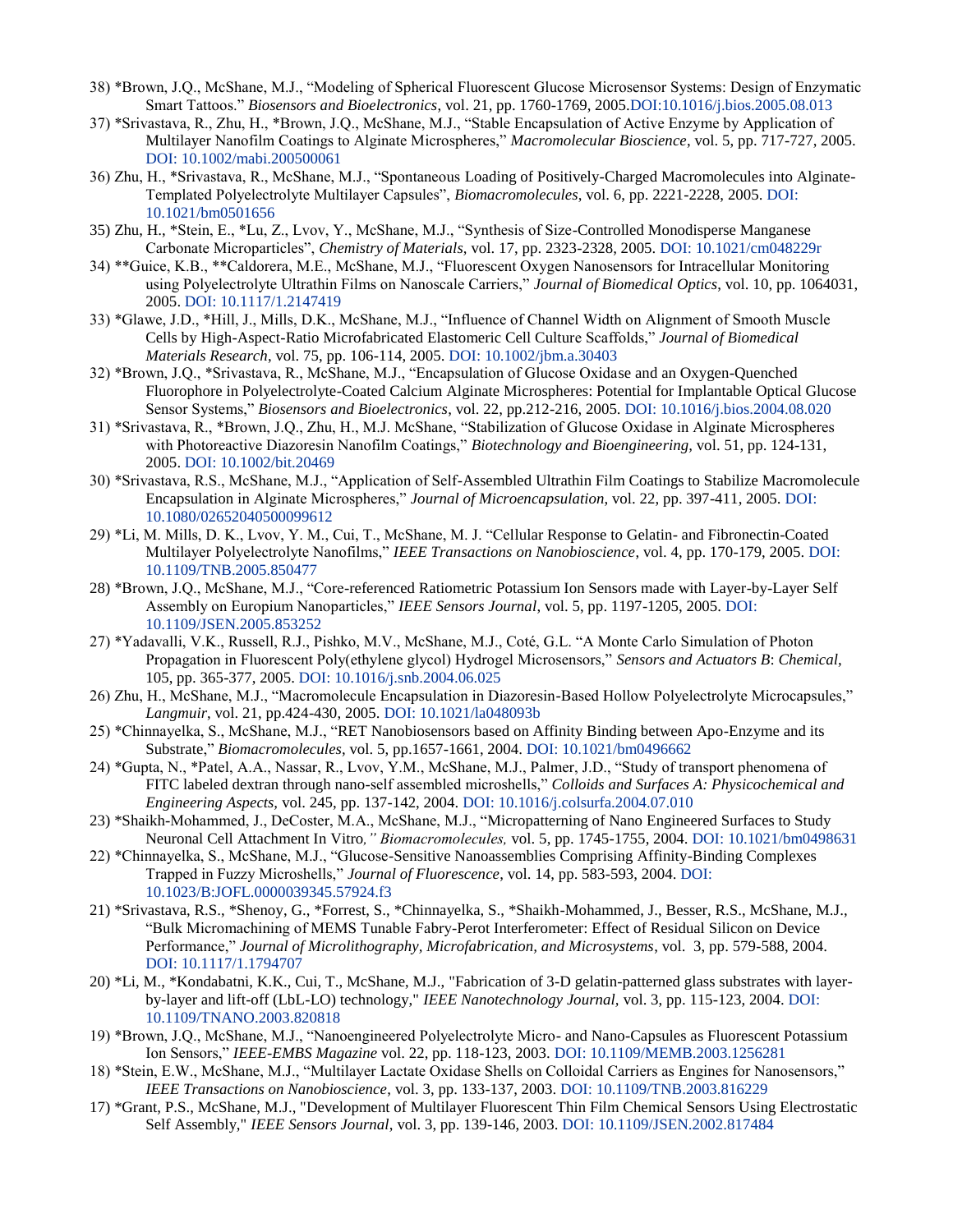- 16) \*Fang, M., \*Grant, P.S., McShane, M.J., Sukhorukov, G.S., Golub, V., Lvov, Y.M., "Magnetic Bio/Nanoreactor with Multilayer Shells of Glucose Oxidase and Inorganic Nanoparticles," *Langmuir*, vol. 18, pp. 6338-6344, 2002. [DOI: 10.1021/la025731m](http://dx.doi.org/10.1021/la025731m)
- 15) \*Chang-Yen, D.A., Lvov, Y.M., McShane, M.J., Gale, B.K., "Electrostatic Self-Assembly of a Ruthenium-Based Oxygen-Sensitive Dye using Polyion-Dye Interpolyelectrolyte Formation," *Sensors and Actuators B: Chemical*, vol. 87, pp. 336-345, 2002. [DOI: 10.1016/S0925-4005\(02\)00267-8](http://dx.doi.org/10.1016/S0925-4005(02)00267-8)
- 14) McShane, M.J., "Potential for Glucose Monitoring with Nanoengineered Fluorescent Biosensors," *Diabetes Technology and Therapeutics*, vol. 4, pp. 533-538, 2002. [DOI: 10.1089/152091502760306625](http://dx.doi.org/10.1089/152091502760306625)
- 13) \*\*Duchesne, T.A., \*Brown, J.Q., \*\*Guice, K.B., Lvov, Y.M., McShane, M.J., "Encapsulation and Stability Properties of Nanoengineered Polyelectrolyte Capsules for use as Fluorescent Sensors," *Sensors and Materials,* vol. 14, 293- 308, 2002.
- 12) McShane, M.J., \*Brown, J.Q, \*\*Guice, K.B., Lvov, Y.M., "Polyelectrolyte Microshells as Carriers for Fluorescent Sensors: Loading and Sensing Properties of a Ruthenium-Based Oxygen Indicator," *Journal of Nanoscience and Nanotechnology*, vol. 2, pp. 411-416, 2002. [DOI: 10.1166/jnn.2002.118](http://dx.doi.org/10.1166/jnn.2002.118)
- 11) McShane, M.J., Russell, R.J., Pishko, M.V., and Coté, G.L., " Glucose Monitoring Using Implanted Fluorescent Microspheres," *IEEE-EMBS Magazine*, 19, pp. 36-45, 2000. [DOI: 10.1109/51.887244](http://dx.doi.org/10.1109/51.887244)
- 10) McShane, M.J., Rastegar, S., Pishko, M.V., and Coté, G.L., "Monte Carlo modeling for implantable fluorescent analyte sensors," *IEEE Transactions on Biomedical Engineering,* 47, pp. 624-632, 2000. [DOI: 10.1109/10.841334](http://dx.doi.org/10.1109/10.841334)
- 9) Spiegelman, C.H., Bennett, J.F., Vannucci, M., McShane, M.J., Coté, G.L., "A transparent tool for seemingly difficult calibrations: the parallel calibration method," *Analytical Chemistry*, 72, pp. 135-140, 2000. [DOI:](http://dx.doi.org/10.1021/ac990584r)  [10.1021/ac990584r](http://dx.doi.org/10.1021/ac990584r)
- 8) Russell, R.J., Gefrides, C.C., McShane, M.J., Coté, G.L. and Pishko, M.V., "A fluorescence-based glucose biosensor using concanavalin A and dextran encapsulated in a poly(ethylene glycol) hydrogel," *Analytical Chemistry*, 71, pp. 3126-3132, 1999. [DOI: 10.1021/ac990060r](http://dx.doi.org/10.1021/ac990060r)
- 7) McShane, M.J., Cameron, B.D., Coté, G.L., and Spiegelman, C.H., "Improving complex near-IR calibrations using a new wavelength selection algorithm," *Applied Spectroscopy*, 53, pp. 1575-1581, 1999. [DOI:](http://dx.doi.org/10.1366/000370299194603710.1016/S0003-2670(99)00080-X)  [10.1366/0003702991946037](http://dx.doi.org/10.1366/000370299194603710.1016/S0003-2670(99)00080-X)
- 6) McShane, M.J., Cameron, B.D., Coté, G.L., Motamedi, M. and Spiegelman, C.H., "A novel peak-hopping stepwise feature selection method with application to Raman spectroscopy," *Analytical Chimica Acta,* 388, pp. 251-264, 1999. [DOI: 10.1016/S0003-2670\(99\)00080-X](http://dx.doi.org/10.1016/S0003-2670(99)00080-X)
- 5) McShane, M.J. and Coté, G.L., "Near-infrared spectroscopy for determination of glucose, lactate, and ammonia in cell culture media," *Applied Spectroscopy,* 52, pp. 1073-1078, 1998. [DOI: 10.1366/0003702981944968](http://dx.doi.org/10.1366/0003702981944968)
- 4) McShane, M.J., Coté, G.L. and Spiegelman, C.H., "Assessment of partial least-squares calibration and wavelength selection for complex near-infrared spectra," *Applied Spectroscopy,* 52, pp. 878-884, pp. 1998. [DOI:](http://dx.doi.org/10.1366/0003702981944427)  [10.1366/0003702981944427](http://dx.doi.org/10.1366/0003702981944427)
- 3) Spiegelman, C.H., McShane, M.J., Goetz, M.J., Motamedi, M., Yue, Q.L. and Coté, G.L., "Theoretical justification of wavelength selection in PLS calibration: development of a new algorithm," *Analytical Chemistry,* 70, pp. 35-44, 1998. [DOI: 10.1021/ac9705733](http://dx.doi.org/10.1021/ac9705733)
- 2) McShane, M.J., Coté, G.L. and Spiegelman, C., "Variable selection in multivariate calibration of a spectroscopic glucose sensor," *Applied Spectroscopy,* 51, pp. 1559-1564, 1997. [DOI: 10.1366/0003702971939118](http://dx.doi.org/10.1366/0003702971939118)
- 1) Netto, E.J., Peterson, J.I., McShane, M.J., Hampshire, V., "A fiberoptic broad-range pH sensor system for gastric measurements," *Sensors and Actuators B-Chemical*, 29, pp. 157-163, 1995. [DOI: 10.1016/0925-4005\(95\)01677-5](http://dx.doi.org/10.1016/0925-4005(95)01677-5)
- (2) *Book Chapters*
- 7) McShane, M.J., "Photoluminescent Nanosensors" in *Optochemical Nanosensors,* Taylor and Francis, F. Arregui, Ed., *in press, 2012*.
- 6) McShane, M.J., "Enzyme immobilization in polyelectrolyte microcapsules," in *[Enzyme Stabilization and](http://www.springerprotocols.com/BookToc/doi/10.1007/978-1-60761-895-9?uri=/Pdf/doi/10.1007/978-1-60761-895-9_12)  [Immobilization: Methods and Protocols](http://www.springerprotocols.com/BookToc/doi/10.1007/978-1-60761-895-9?uri=/Pdf/doi/10.1007/978-1-60761-895-9_12), Methods in Molecular Biology Series,* Springer, S. Minteer, Ed., vol. 679, pp. 147-154, 2011. DOI: [10.1007/978-1-60761-895-9\\_12](http://dx.doi.org/10.1007/978-1-60761-895-9_12)
- 5) McShane, M.J., "Encapsulated Probes" for *Sensors based on Nanostructured Materials,* Springer, F. Arregui, Ed., pp. 253-274, 2009. [DOI:10.1007/978-0-387-77753-5.](http://dx.doi.org/10.1007/978-0-387-77753-5)
- 4) Stein, E.W. and McShane, M.J., "Fluorescence-based glucose sensors" for *In Vivo Glucose Sensing,* John Wiley & Sons, Inc., J. Stenken and D. Cunningham, Eds., pp. 269-316, 2009. [DOI: 10.1002/9780470567319.ch10](http://dx.doi.org/10.1002/9780470567319.ch10)
- 3) Coté, G.L., McShane, M.J., and Pishko, M.V., "Fluorescence-based glucose biosensors" Chapter 11 of *Handbook of Optical Sensing of Glucose in Biological Fluids and Tissues,* Taylor and Francis, V. Tuchin, Ed., 2008.
- 2) McShane, M.J., "Microcapsules as "Smart Tattoo" Glucose Sensors: Engineering Systems with Enzymes and Glucose-Binding Sensing Elements" Chapter 6 of *Topics in Fluorescence Vol. 11—Glucose Sensing,* Plenum Press, Geddes and Lakowicz, Eds., pp. 131-165, 2006. [Books.google.com](http://books.google.com/books?id=b72ARCd0YwEC&lpg=PA131&dq=geddes%20lakowicz%20glucose%20sensing%20fluorescence&pg=PA131#v=onepage&q=geddes%20lakowicz%20glucose%20sensing%20fluorescence&f=false)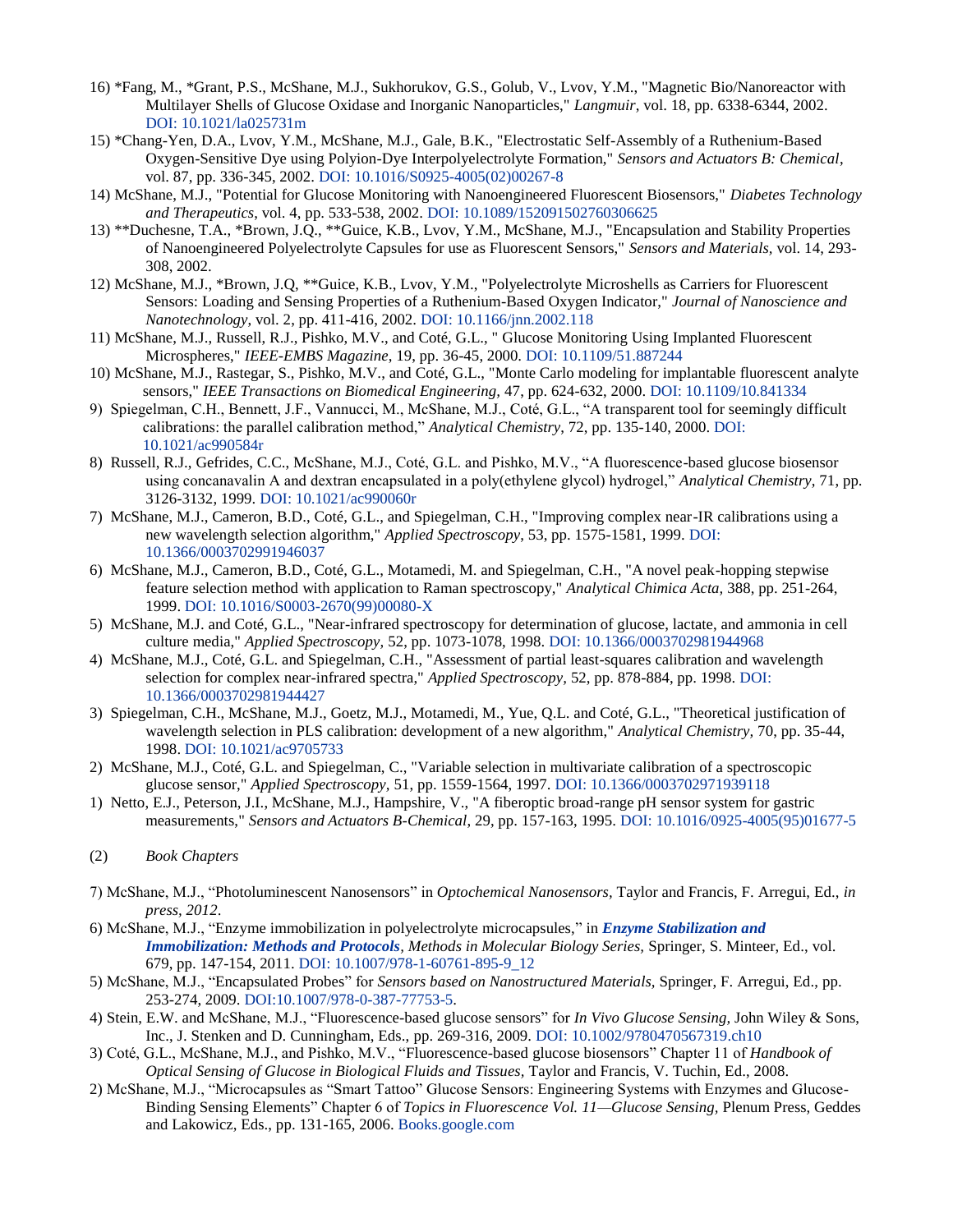- 1) McShane, M.J. and Lvov, Y.M., "Layer-by-Layer Electrostatic Self-Assembly and Biomaterial Applications," in *Encyclopedia of Nanoscience and Nanotechnology.,* Marcel Dekker, published online 12/24/2004. [DOI:](http://dx.doi.org/10.1081/E-ENN-120013616)  [10.1081/E-ENN-120013616](http://dx.doi.org/10.1081/E-ENN-120013616)
- (3) *Published Conference Papers and Proceedings*

\**does not include submitted or accepted (currently unpublished) abstracts*

- BB Collier, MJ McShane, "Enzymatic glucose sensor compensation for variations in ambient oxygen concentration," *Proc SPIE* 859104-859104-8 (2013)
- R Long, M McShane, ["High-throughput spectral system for interrogation of dermally-implanted luminescent sensors,](http://scholar.google.com/citations?view_op=view_citation&hl=en&user=VbWK0N8AAAAJ&sortby=pubdate&citation_for_view=VbWK0N8AAAAJ:S16KYo8Pm5AC)" Engineering in Medicine and Biology Society (EMBC), 2012 Annual Conference. pp. 2351-2354.
- Akl, T. J., T. J. King, et al. (2012). "In vitro performance of a perfusion and oxygenation optical sensor using a unique liver phantom." *Proceedings of SPIE* **8229**: 822904, 2012.
- Collier, B., McShane, M.J., "Simultaneous, Accurate Lifetime Determination of Two Luminophores Using Time-Domain Techniques," *IEEE Sensors 2011*, pp. 943-946.
- Roberts, J., Collier, B., McShane, M.J., "Incorporation of Optical Enzymatic Sensing Chemistry into Biocompatible Hydrogels," *IEEE Sensors 2011*,pp. 1245-1248.
- Collier, B., Park, J., McShane, M.J., "Tuning of luminescent sensor response and degradation through manipulation of nanofilm coating properties," *IEEE Sensors 2010*, pp. 1587 – 1591, DOI: [10.1109/ICSENS.2010.5690290](http://dx.doi.org/10.1109/ICSENS.2010.5690290)
- T. J. Akl, T. J. King, R. Long, J. S. Baba, M. J. McShane, M. N. Ericson, M. A. Wilson and G. L. Coté, "Optimizing source detector separation for an implantable perfusion and oxygenation sensor", Proc. SPIE 7906, 790605 (2011); doi:10.1117/12.875731
- Long, R. McShane, M., "High-efficiency optical systems for interrogation of dermally-implanted sensors," *IEEE-EMBS Annual Meeting*, Buenos Aires, Argentina, September 2010.
- Long, R., Collier, B., Roberts, J., McShane, M., "Dynamic testing and in vivo evaluation of dermally implantable luminescent microparticle glucose sensors," *Proc. SPIE*, vol. 7572, 2010. DOI: 10.1117/12.842880
- Park, J., McShane, M., "Nanofilms as universal coatings for biosensors," *IEEE Sensors 2009*, pp. 1208 1211, DOI: [10.1109/ICSENS.2009.5398364](http://dx.doi.org/10.1109/ICSENS.2009.5398364)
- Collier, B., Long, R., McShane, M., "Dual-probe luminescence lifetime measurements for the oxygen compensation in enzymatic biosensors," *IEEE Sensors 2009*, pp. 703 – 706, 2009. DOI: [10.1109/ICSENS.2009.5398556.](http://dx.doi.org/10.1109/ICSENS.2009.5398556)
- Long, R., McShane, M.J., "Experimental validation of an optical system for interrogation of dermally-implanted microparticle sensors," *31st International IEEE EMBS Conference*, pp. 122 – 125, 2009. DOI: 10.1109/IEMBS.2009.5334722
- Chaudhary, A., Raina, M., McShane, M.J., Srivastava, R., "Dissolved core alginate microspheres as "smart-tattoo" glucose sensors," *31st International IEEE EMBS Conference*, pp. 4098 – 4101, 2009. DOI: [10.1109/IEMBS.2009.5334597](http://dx.doi.org/10.1109/IEMBS.2009.5334597)
- Park, J., McShane, M., "Nanofilm coatings for transport control and biocompatibility," *IEEE Sensors 2008*, pp. 562 565, 2008. DOI: 10.1109/ICSENS.2008.4716501
- Long, R., McShane, M.J., "Optical instrument design for interrogation of dermally-implanted luminescent microparticle sensors," *30th International IEEE EMBS Conference*, pp. 5656 – 5659, 2008. DOI: 10.1109/IEMBS.2008.4650497
- Long, R., Singh, S., McShane, M.J., "Stability of response and in vivo potential of microparticle glucose sensors," *Proc. SPIE*, vol. 6863, 2008. DOI:10.1117/12.773315
- Peri, K., McShane, M., Wilson, C.G., "Brilliant Dust: Nanoparticle Doped On-Chip Microplasmas for Fluorescent Detection of Biomolecules," *IEEE MEMS 2006*, pp. 354 – 357, 2006. DOI: [10.1109/MEMSYS.2006.1627809](http://dx.doi.org/10.1109/MEMSYS.2006.1627809)
- Stein, E.W., Grant, P.S., H. Zhu, M.J. McShane, "Tailoring the sensitivity of enzymatic smart tattoos with nanoengineered coatings and porphyrin oxygen indicators," *8 th World Congress on Biosensors*, Toronto, Canada, May 2006.
- Brown, J.Q., E.W. Stein, H. Zhu, M.J. McShane, "Design and Evaluation of Long-Term Response for Fluorescent Enzymatic Glucose Sensors," *4 th Annual Diabetes Technology Meeting*, San Francisco, CA, November 2005.
- Chinnayelka, S., McShane, M.J., Response Properties of Competitive Binding RET Assays Encapsulated in Nanoengineered Microshells," *4 th Annual Diabetes Technology Meeting*, San Francisco, CA, November 2005.
- Mack, A.C., J. Mao, M.J. McShane, "Transduction of pH- and Glucose-Sensitive Hydrogel Swelling Through Fluorescence Resonance Energy Transfer," *IEEE Sensors Conference*, Orange County, CA, October 2005.
- Chinnayelka, S., M.J. McShane, "Competitive Binding Assays in Microcapsules as "Smart Tattoo" Biosensors," *IEEE Sensors Conference*, Orange County, CA, October 2005.
- Brown, J.Q., McShane, M.J., "Potentially-Implantable Nanoengineered Optical Glucose Microsensors," *3 rd Annual Diabetes Technology Meeting*, Philadelphia, PA, October 28-29, 2004.
- Kuila, D., Tien, M., Lvov, Y., McShane, M., Aithal, R., Singh, S., Potluri, A., Boden, N., Kaul, S., "Nanoassembly of Immoblized Lignolytic I for Biocatalysis, Bioremediation, and Biosensing," *SPIE Optics East*, Philadelphia, PA, October 27, 2004.
- Brown, J.Q., McShane, M.J., "Optimal Design of Nanoengineered Implantable Optical Sensors Using a Genetic Algorithm," *26th International IEEE EMBS Conference*, San Francisco, CA, September 1-4, 2004.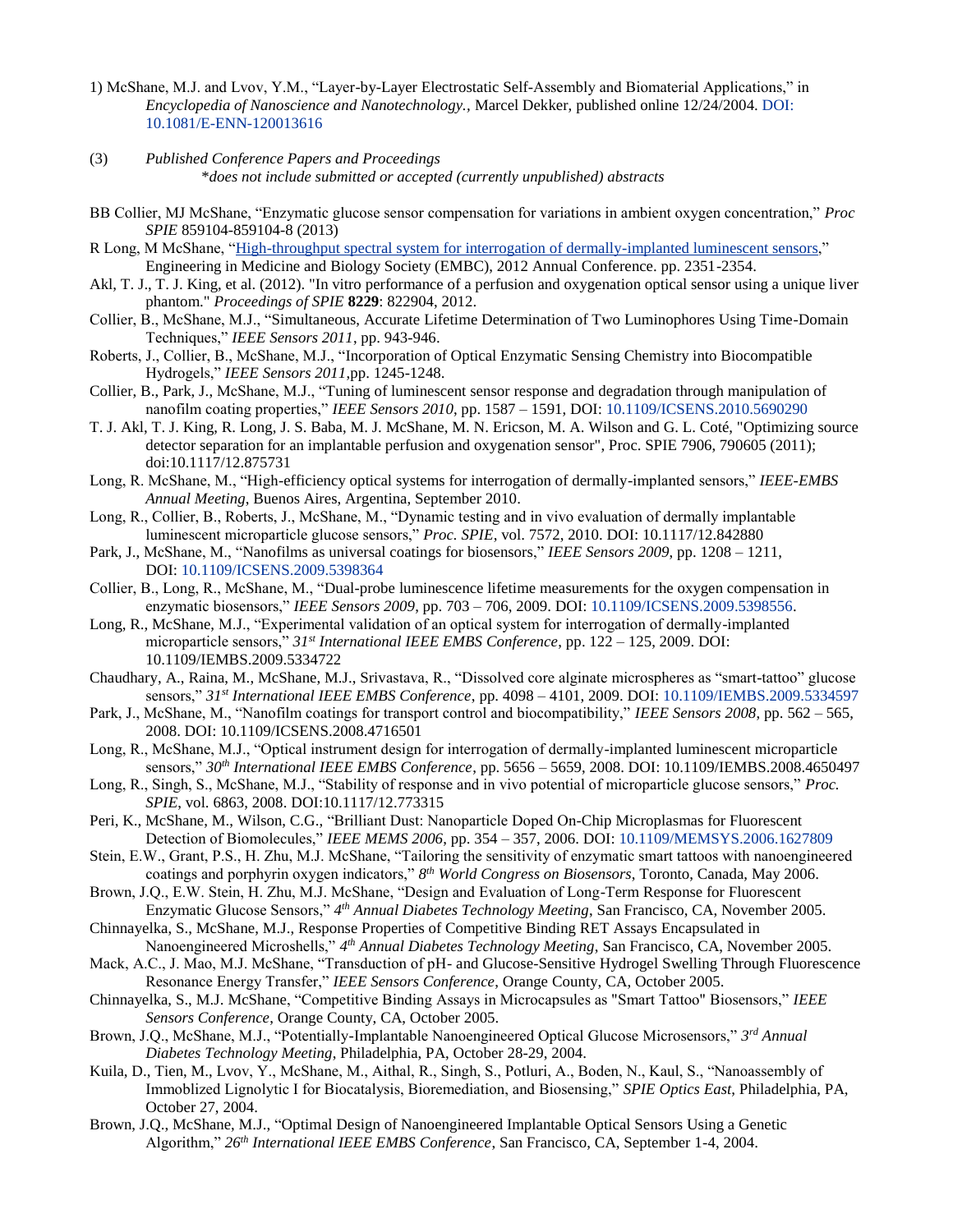- Chinnayelka, S., McShane, M.J., "RET Nanobiosensors using Affinity of an Apo-Enzyme Toward its Substrate," *26th International IEEE EMBS Conference*, San Francisco, CA, September 1-4, 2004.
- Shaikh-Mohammed, J., DeCoster, M.A., McShane, M.J., "Cell Adhesion Testing using Novel Testbeds Containing Micropatterns of Complex Nanoengineered Multilayer Films," *26th International IEEE EMBS Conference*, San Francisco, CA, September 1-4, 2004.
- Zhang, G., McShane, M.J., Robinson, C.J., "Using Electrostatic Self-Assembled Gradient Nanosensor Phantoms for Calibration of an Optical Intrinsic Signal Imaging System," *26th International IEEE EMBS Conference*, San Francisco, CA, September 1-4, 2004.
- Kaul, S., Chinnayelka, S., McShane, M.J., "Self-Assembly of Polymer/Nanoparticle Films for Fabrication of Fiber-Optic Sensors Based On SPR," *Proc SPIE,* v. 5317, pp. 224-233, 2004.
- Brown, J.Q., Chopra, S., Grant, P.S. McShane, M.J., "Glucose Micro- and Nano-Sensors Based on Nanoassembled Enzyme/Polymer/Dye Composites," *Proc SPIE.,* v. 5325, pp. 21-30, 2004.
- Brown, J.Q., Guice, K.B., Simpson, R.T, McShane, M.J., ["Electrostatic self-assembly of nanocomposite hybrid fluorescent](http://bookstore.spie.org/index.cfm?fuseaction=detailpaper&cachedsearch=1&productid=529793&producttype=pdf&CFID=1017563&CFTOKEN=8648752)  [sensors,](http://bookstore.spie.org/index.cfm?fuseaction=detailpaper&cachedsearch=1&productid=529793&producttype=pdf&CFID=1017563&CFTOKEN=8648752)" *Proc SPIE.,* v. 5331, pp. 52-59, 2004.
- Shaikh-Mohammed, J., Li, M., Terala, D., McShane, M.J., "Integrated Micro/Nanofabrication of Cell Culture Scaffolds with Selective Cell Adhesion and Fluorescent Indicators," *Proc SPIE International Micromachining and Microfabrication Conf.,* v. 5345, pp. 43-50, 2004.
- Grant, P.S., Barnidge, M.A., McShane, M.J., "Spectroscopic Fiber Probes for Chemical Sensing Based on Layer-by-Layer Self Assembled Ultrathin Films ," *IEEE Sensors Conference*, Toronto, Canada, October 21-24, 2003.
- Brown, J.Q., Guice, K.B., McShane, M.J., "Internally-Referenced Chemical Transducers Using Molecular Probes Assembled on Fluorescent Nanoparticles," *IEEE Sensors Conference*, Toronto, Canada, October 21-24, 2003.
- McShane, M.J., "Multilayer Nanoengineering Techniques for Fabrication of Opto-Chemical Probes," *IEEE Sensors Conference*, Toronto, Canada, October 21-24, 2003.
- Grant, P.S., Kaul, S., Chinnayelka, S., M. J. McShane, "Fiber Optic Biosensors Comprising Nanocomposite Multilayered Polymer and Nanoparticle Ultrathin Films," *25th International IEEE EMBS Conference*, Cancun, Mexico, September 17-21, 2003.
- Brown, J.Q., Guice, K.B., Caldorera, M.E., M. J. McShane, "Fabrication and Deployment of Nanoscale Fluorescent Intracellular Probes," *25th International IEEE EMBS Conference*, Cancun, Mexico, September 17-21, 2003.
- Stanecki, C.E., Hannibal, A.M., Watts, A., Driggers, K.H., M. J. McShane, "A Novel Biosensor for On-line Dialysis Monitoring," *25th International IEEE EMBS Conference*, Cancun, Mexico, September 17-21, 2003.
- Li, M., Ai, H., Mills, D. K., Lvov, Y.M., McShane, M. J., Gale, B. K. "Using Microfabrication and Electrostatic Layer-bylayer (LBL) Self-assembly Technologies to Improve the Growth and Alignment of Smooth Muscle Cells," *Proc 2 nd Annual International IEEE-EMBS Special Topic Conference on Microtechnologies in Medicine and Biology*, Madison, WI, 2002.
- Duchesne, T.A., Brown, J.Q., Guice, K., Lvov, Y.M., McShane, M.J. "Nanoassembled Fluorescent Microshells as Biochemical Sensors," *SPIE International Biomedical Optics Conf.,* San Jose, CA, v. 4624, pp. 66-75, 2002.
- Grant, P.S., Lvov, Y.M., McShane, M.J., "Nanostructured Fluorescent Particles for Glucose Sensing," *SPIE International Biomedical Optics Conf.,* San Jose, CA, v. 4624, pp. 47-54, 2002.
- Shenoy, U.G., Srivastava, R., Forrest, S., Besser, R.S., McShane, M.J. "Microfabricated Interferometer and Integrated Fluidic Channel for Infrared Spectroscopy of Aqueous Samples," *SPIE International Biomedical Optics Conf.,* San Jose, CA, v. 4626, pp. 411-420, 2002.
- O'Neal, D. P., McShane, M.J., Pishko, M.V., Coté, G.L., "Implantable Biosensors: Analysis of fluorescent light propagation through skin," *SPIE International Biomedical Optics Conf.,* San Jose, CA, v. 4263, pp. 20-24, 2001.
- Robinson, C.J., Napper, S.A., Gale, B.K., McShane, M.J., "Rehabilitative Microsystems," *Proc 1 st Annual International IEEE-EMBS Special Topic Conference on Microtechnologies in Medicine and Biology*, Lyon, France, 2000.
- Li, M., Glawe, J.D., Green, H., Mills, D.K., McShane, M.J., Gale, B.K., "Effect of high aspect-ratio microstructures on cell growth and attachment," *Proc 1 st Annual International IEEE-EMBS Special Topic Conference on Microtechnologies in Medicine and Biology*, Lyon, France, pp. 531-536, 2000.
- McShane, M.J., Russell, R.J., Pishko, M.V., and Coté, G.L., "Progress Toward Implantable Fluorescence-Based Sensors for Monitoring Glucose Levels in Interstitial Fluid," *SPIE International Biomedical Optics Conf.,* San Jose, CA, v. 3923, pp. 78-87, 2000.
- McShane, M.J., Russell, R.J., Pishko, M.V., and Coté, G.L., "Optical System for Implantable Analyte Sensors," *21st International IEEE EMBS Conference*, Atlanta, GA, v. 2, pp. 804-807, 1999.
- McShane, M.J., Rastegar, S., and Coté, G.L., "Probe design for implantable fluorescence-based sensors," *SPIE International Biomedical Optics Conf.,* San Jose, CA, v. 3599, pp. 93-100, 1999.
- McShane, M.J., Cameron, B.D., Coté, G.L., and Spiegelman, C.H., "Peak-hopping stepwise wavelength selection algorithm for spectroscopic applications," *SPIE International Biomedical Optics Conference,* San Jose, CA, v. 3599, pp. 101-109, 1999.
- McShane, M.J., Rastegar, S. and Coté, G.L., "Fluorescence-based implantable biosensors: Monte Carlo modeling for optical probe design," *20th International IEEE EMBS Conference*, Hong Kong, SAR, v.4, pp. 1799-1802, 1998.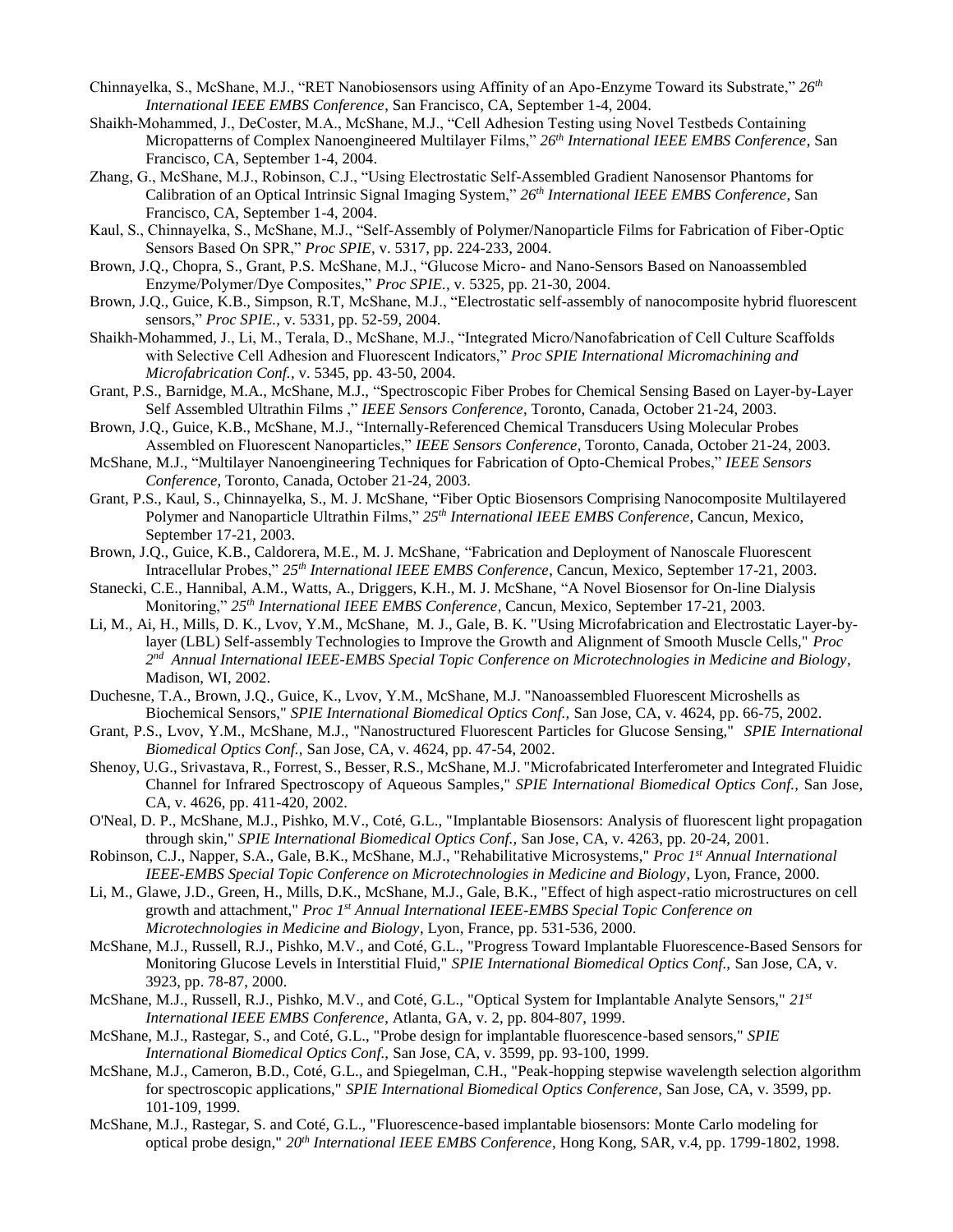- Cooney, K.M., Coté, G.L., Gossage, K., McShane, M.J., van der Breggen, E., Motamedi, M., and Coté, G.L., "Development of an optical system for the detection of oral cancer using near-infrared spectroscopy", *20th International IEEE EMBS Conference*, Hong Kong, SAR, 1998.
- Cooney, K.M., Coté, G.L., Gossage, K.W., McShane, M.J., Motamedi, M. and van der Breggen, E., "Detection of spectral differences between normal and cancerous oral tissue using near-infrared spectroscopy," *OSA Spring Topical Meetings*, Orlando, FL, 1998.
- Jung, B.J., McShane, M.J., Coté, G.L. and Rastegar, S., "Effects of temperature on near-infrared spectroscopic measurement of glucose," *SPIE International Biomedical Optics Conf.,* San Jose, CA, v. 3253, pp. 41-46, 1998.
- McShane, M.J. and Coté, G.L., "Determination of cell culture medium components with overlapping near-IR absorbance peaks," *SPIE International Biomedical Optics Conference*, San Jose, CA, 1998.
- McShane, M.J., Coté, G.L. and Spiegelman, C.H., "Variable selection for quantitative determination of glucose concentration with near-infrared spectroscopy," *SPIE International Biomedical Optics Conference*, San Jose, CA, 1997.
- (4) *Invited Lectures*
- McShane, M.J., "Implantable Luminescent Biosensors," *Invited Presentation for* Texas A&M Biological, Agricultural, and Civil Engineering Multidisciplinary Seminar, December 2014.
- Helton, K.L., et al., "Tissue-Integrating Sensors," *Invited Presentation for* symposium at the Diabetes Technology Society's *Tissue Response to Implanted Devices* Meeting, May 2014.
- McShane, M.J., "Implantable Luminescent Biosensors," *Invited Talk for* Physics of Quantum Electronics Meeting, Snowbird, UT, January 2014.
- McShane, M.J., Wisniewski, N.A., "Toward Multianalyte Monitoring with Tissue-Integrating Sensors," *Invited Presentation for* NIH High-Risk, High-Reward grantee meeting, November 2013.
- McShane, M.J., "Optical Sensors with Micro to Nanoscale Organization," *Invited Lecture*, *Institute for Micromanufacturing Seminar Series,* Louisiana Tech University, Ruston, LA, January 2013.
- McShane, M.J., "Nanocomposite Materials for Optical Sensing," *Invited Lecture*, *EMBS Micro and Nanotechnology in Medicine,* Maui, HI, December 2012.
- McShane, M.J., "Next-Generation Implantable Sensors," *Invited Lecture*, *Tulane University Biomedical Engineering Department,* New Orleans, LA, October 2012.
- McShane, M.J., "Luminescent Optical Biosensors Materials and Instrumentation for Next-Generation Monitoring," *Seminar*, *IEEE-EMBS Dallas*, Dallas, TX, May 2012.
- McShane, M.J., "Inline and implantable optical sensors for biochemical monitoring," *Invited Lecture*, *American Society for Artificial Internal Organs,* San Francisco, CA, June 2012.
- McShane, M.J., "Next-Generation Implantable Sensors," *Invited Lecture*, *Dallas IEEE-EMBS,* Dallas, TX, May 2012.
- McShane, M.J., "Encapsulation of Luminescent Sensing Chemistry with Engineered Nanofilms," *Invited Lecture*, PITTCON, Orlando, FL, March 2012.
- McShane, M.J., "Nanocomposite Multilayers for Optical Biosensors," *Invited Lecture*, *Harrington Symposium*, University of Texas – Austin, November 10, 2011.
- McShane, M.J., "Nanomaterials for Biosensors," *Invited Workshop Lecture*, *IEEE-EMBS Annual Meeting,* Boston, MA, August 2011.
- McShane, M.J., "Fun with Nanofilms: From Neural Networks to Sensors to Backpacks for Cells, there's something for everyone ," *Invited Master Series Lecture*, *Texas A&M Toxicology Program, College Station, TX,* July 2009.
- McShane, M.J., "Nanoscale Biosensors: Opportunities and Challenges," *Invited Keynote Lecture*, *International Workshop on Nanotech and Healthcare 2007, Thanjavur, India,* October 2007.
- McShane, M.J., "Assembly and testing of microparticle and microcapsule 'smart tattoo' materials," *Invited Lecture*, *SPIE Photonics West*, January 2007.
- McShane, M.J., "Micro/Nanoscale Particles and Capsules: Emerging Technology for Biochemical Monitoring," *Invited Seminar*, University of Wisconsin, *College of Pharmacy Seminar*, December 15, 2006.
- McShane, M.J., "Smart Tattoos: Implantable Sensors for Metabolic Monitoring," *Invited Seminar*, University of Washington, *Center for Nanotechnology Seminar*, May 8, 2006.
- McShane, M.J., "Microcapsule Biochemical Sensors: Assembling Molecules into Useful Micro/Nanosystems," *Invited Seminar*, Louisiana State University, *Biomedical Engineering Seminar*, December 5, 2005.
- McShane, M.J., "Microcapsule Biochemical Sensors: Assembling Molecules into Useful Micro/Nanosystems," *Invited Seminar*, Pennsylvania State University, *Biomedical Engineering Seminar*, November 18, 2005.
- McShane, M.J., "Microcapsule Biochemical Sensors: Assembling Molecules into Useful Micro/Nanosystems," *Invited Seminar*, Texas A&M University, *Biomedical Engineering Seminar*, November 1, 2005.
- McShane, M.J., "Nanotechnology Applied to Engineering Glucose-Sensing, 'Smart Tattoos' ," *Invited Presentation for* Nanotechnology" symposium at the Diabetes Technology Meeting, November 2005.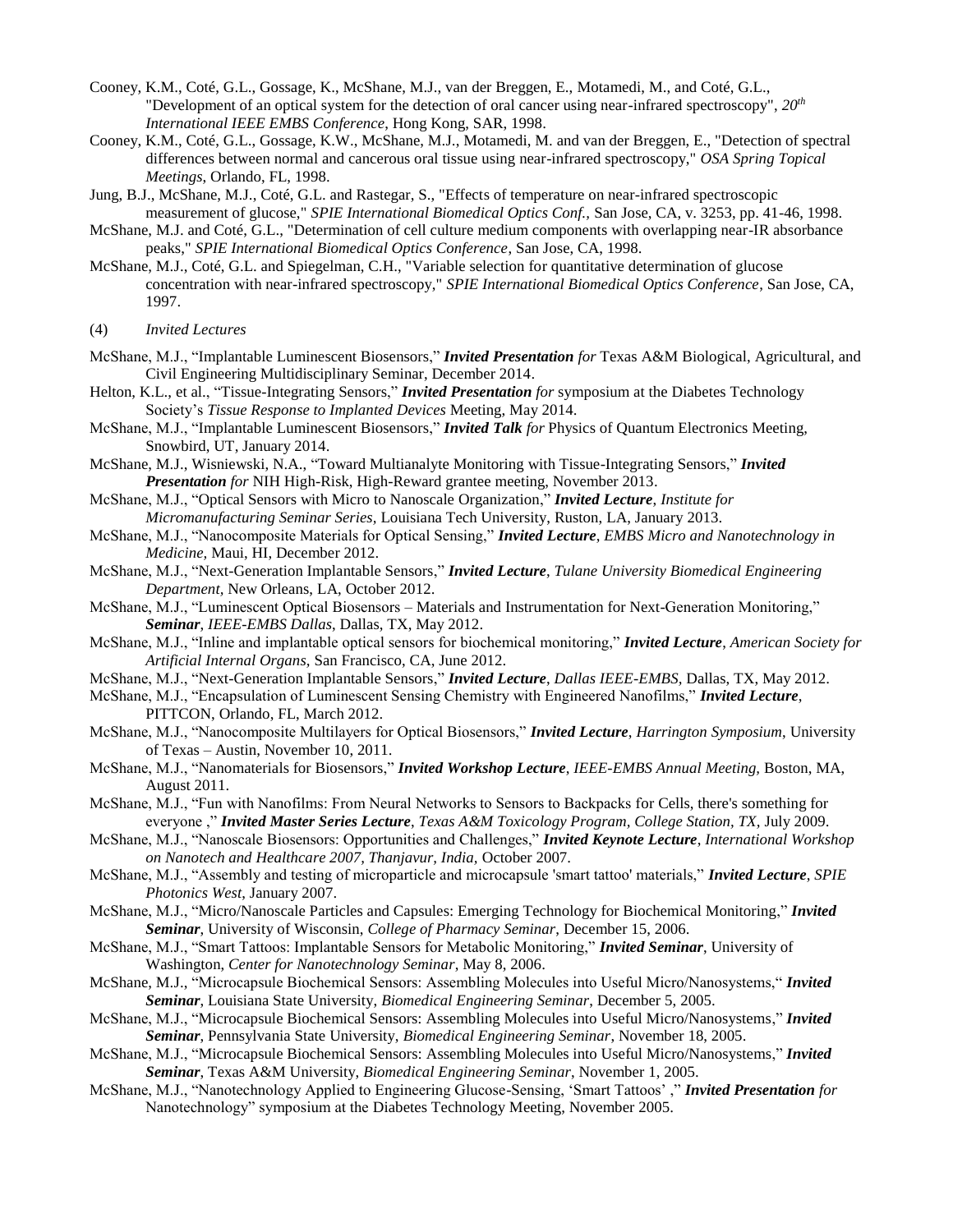- McShane, M.J., "Biosensor applications of polyelectrolyte nanofilms and microcapsules," *Invited Presentation for the Polymer Materials Science and Engineering Symposium "Smart Nano-Assemblies" at the 228th National Meeting of the American Chemical Society*, Washington, DC, August 28, 2005.
- McShane, M.J., "Biosensor applications of polyelectrolyte nanofilms and microcapsules," *Invited Presentation for the Polymer Materials Science and Engineering Symposium "Smart Nano-Assemblies" at the 228th National Meeting of the American Chemical Society*, Washington, DC, August 28, 2005.
- McShane, M.J., "Micro/Nanostructures to Define and Monitor the Cellular Environment," *Invited Lecture*, Louisiana State University, *Center for Advanced Microdevices/Center for Biomodular Microsystems Summer School*, July 27, 2005.
- McShane, M.J., "Smart Tattoos: Implantable Sensors for Metabolic Monitoring," *Invited Seminar*, Purdue University, *Biomedical Engineering Seminar*, August 30, 2004.
- Chinnayelka, S., McShane, M.J., "Self-Assembly of a Biosensor for Monitoring Glucose based on Resonance Energy Transfer," *Invited Presentation for the Optical Sensors Symposium at the BMES Fall Meeting*, Nashville, TN, October 4, 2003.
- Connolly, B., Daniel, B., McShane, M.J., Bazan, N.G., DeCoster, M.A., "Nanofilms as Substrates for Defining Critical Signaling for Neuronal Survival," *NSF/EPSCoR National Meeting*, Las Vegas, NV, September 12, 2003.
- McShane, M.J., Lvov, Y.M., "Nanoassembled Fluorescent Micro/Nanoshells as Biochemical Sensors," *Invited Presentation for the Polymer Materials Science and Engineering Symposium "Smart Nano-Assemblies" at the 226th National Meeting of the American Chemical Society*, New York, NY, September 8, 2003.
- Lvov, Y.M., Hua, F., Cui, T., McShane, M.J., " 'Marriage' of LbL-Nanoassembly and Traditional Lithography for Micropatterns and Microchannel Devices," *Invited Presentation for the Polymer Materials Science and Engineering Symposium "Smart Nano-Assemblies" at the 226th National Meeting of the American Chemical Society*, New York, NY, September 9, 2003.
- McShane, M.J., "Layer-by-layer Self-Assembly: Micropatterning and Micro/Nanoscale Biosensors," *Invited Presentation*, *Neuroscience Seminar Series*, New Orleans, LA, January 17, 2003.
- McShane, M.J., "Layer-by-layer Self-Assembly: Micropatterning and Micro/Nanoscale Biosensors," *Invited Presentation*, *Neuroscience Seminar Series*, New Orleans, LA, January 17, 2003.
- McShane, M.J., "Nanoengineering Devices for Biomedical Research and Clinical Applications," *Invited Presentation*, *Physiology Seminar Series*, Shreveport, LA, January 27, 2003.
- McShane, M.J., "Nanoengineering of Optical Devices for Chemical Analysis," *Invited Presentation*, *Neurobiotechnology*, Shreveport, LA, December 4, 2002.
- Lvov, Y.M., McShane, M.J., Jones, S.A., de Villiers, M., "Nanocapsule Technology Based on Layer-by-Layer Self Assembly," *Invited Presentation*, *Louisiana Conference on Commercial Applications of Microsystems, Materials, and Nanotechnologies*, Ruston, LA, October 21-22, 2002.
- McShane, M.J., "Nanoengineering of Fluorescence-Based Chemical Sensors Using Electrostatic Self-Assembly: Thin Films and Micro/Nanoshells," *Invited Presentation*, *IEEE Sensors 2002*, Orlando, FL, June 13, 2002.
- Guice, K.B., Nayak, S., Lvov, Y.M., McShane, M.J., "Micro-scale Hollow Core Fluorescent Sensors for the Measurement of Oxygen and Glucose," *Invited Presentation,* 2<sup>nd</sup> Undergraduate/Graduate Research Symposium, Louisiana Tech University, Ruston, LA, April 12, 2002.
- Srivastava, R., Shenoy, G., Chinnayelka, S., Forrest, S.R., Besser, R.S., McShane, M.J., "Microspectrometer for Infrared Analysis of Gases and Biological Fluids," *Invited Poster*, *Focus on Bio- & Information Technologies*, LA EPSCoR, Baton Rouge, LA, April 10-11, 2002.
- Brown, J.Q., Duchesne, T.A., Lvov, Y.M., McShane, M.J., "Nanoengineered Polyelectrolyte Microshells as Carriers for Fluorescent Sensors," *Invited Poster*, *Focus on Bio- & Information Technologies*, LA EPSCoR, Baton Rouge, LA, April 10-11, 2002.
- Grant, P.S., Lvov, Y.M., McShane, M.J., "Nanostructured Fluorescent Biosensor," *Invited Poster*, *Focus on Bio- & Information Technologies*, LA EPSCoR, Baton Rouge, LA, April 10-11, 2002.
- Nayak, S.R., Guice, K.B., Lvov, Y.M., McShane, M.J., "Nanoengineered Fluorescent Sensors Containing Enzyme Assays," *Invited Poster*, *Focus on Bio- & Information Technologies*, LA EPSCoR, Baton Rouge, LA, April 10-11, 2002.
- Kim, S.S., Shaikh Mohammed, J., Deverkadra, R., Kondabatni, K.K., McShane, M.J., "Micro Total Analysis System," *Invited Poster*, *Focus on Bio- & Information Technologies*, LA EPSCoR, Baton Rouge, LA, April 10-11, 2002.
- McShane, M.J., "Nanoengineered Thin Films and ShELLS: Novel Applications to Fluorescence Biomedical Sensor Development," *Invited Seminar*, Texas A&M University, *Biomedical Engineering Seminar*, October 29, 2001.
- McShane, M.J., Lvov, Y.M., "Nanocomposite Thin Films for Optical Sensors and Nanobioreactors," *Invited Presentation*, *BioMEMS and Biomedical Nanotechnology 2001*, Columbus, OH, September 22-25, 2001.
- McShane, M.J., "Nanoengineered Thin Films and ShELLS: Novel Applications to Fluorescence Biomedical Sensor Development," *Invited Seminar* at the University of Toledo, *Biomedical Engineering Seminar Series*, September 7, 2001.
- McShane, M.J., "Nanoconstruction of Fluorescent Sensors: Thin Films and Microshells," *Invited Presentation, Bio-Micro-Sensors for Biology and Medicine Workshop*, Louisiana Tech University, Ruston, LA, May 9, 2001.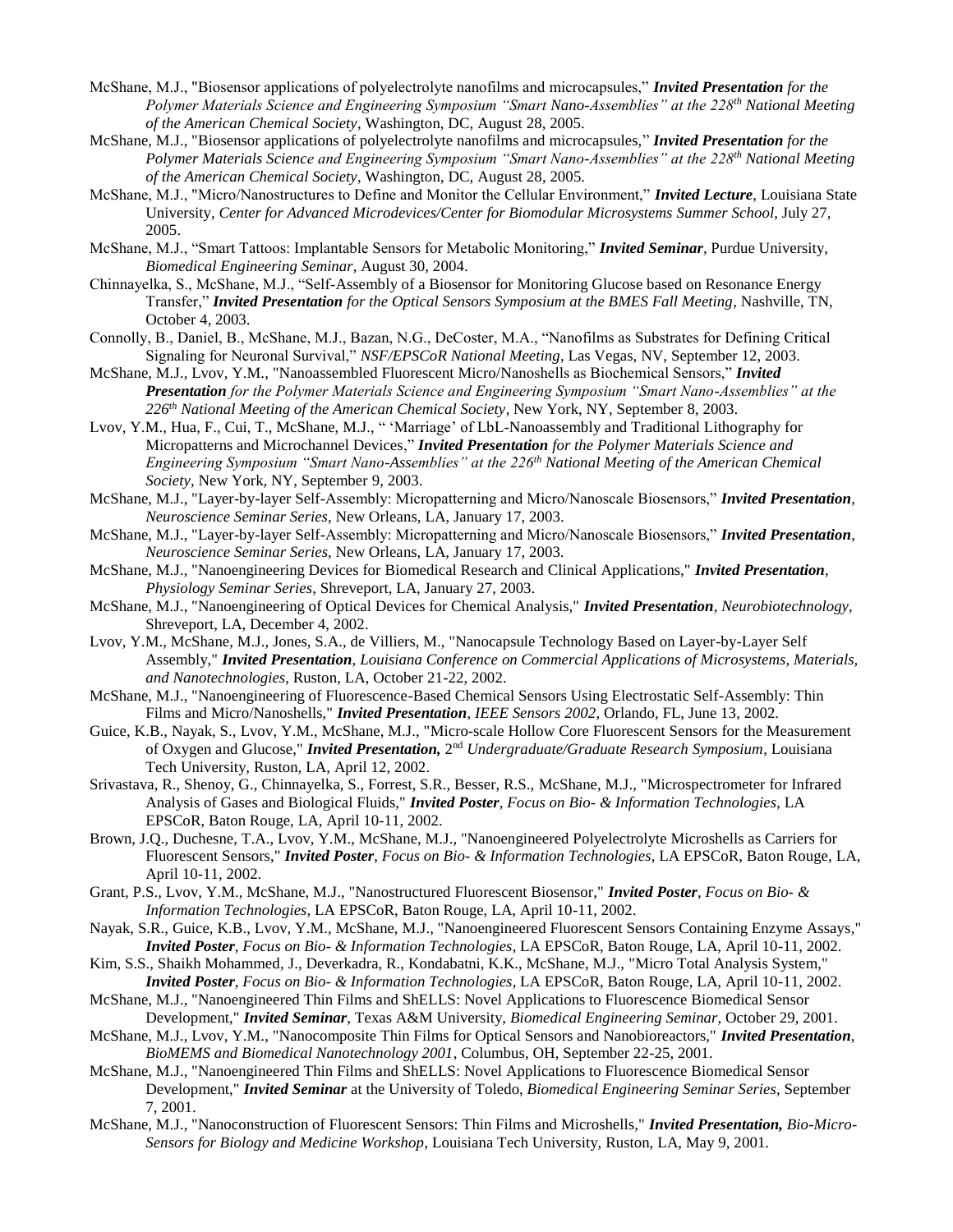- Duchesne, T., Lvov, Y.M., McShane, M.J., "Nanoassembled Fluorescent Sensors for Physiological Monitoring," *Invited Presentation, 1 st Undergraduate/Graduate Research Symposium*, Louisiana Tech University, Ruston, LA, April 12, 2001.
- McShane, M.J., "Nanoassembled Fluorescent Sensors for Physiological Monitoring," *Invited Seminar* at the University of Louisville, *Chemical Engineering Seminar Series*, March 30, 2001.
- McShane, M.J., "Optics and Micro-Optics in Medicine, Biology, and Biotechnology," *Invited Short Course* presented at the University of Taipei, Taiwan, March 6-8, 2001.
- McShane, M.J., Grant, P.S., Nayak, S.R., Duchesne, T., Lvov, Y.P., "Development of Fluorescent Sensors Using Nanofabrication," *Invited Presentation* at the *19th Annual Houston Conference on Biomedical Engineering Research*, Houston, TX, 2001.
- Robinson, C.J., Napper, S.A., Gale, B.K., McShane, M.J., "Rehabilitative Microsystems," **Invited Presentation** at the *1 st Annual International IEEE-EMBS Special Topic Conference on Microtechnologies in Medicine and Biology*, Lyon, France, 2000.
- Spiegelman, C.H., Rock, J.C., Rumgyart, F., Bennett, J., Lee, S.-J., Vannucci, M., McShane, M., and Coté, G.L., "Issues in Spectrographic Calibration", *Invited Paper* presented at the *National Consortium for Plutonium*, Amarillo, TX, 1999.
- Spiegelman, C.H., Rock, J.C., Rumgyart, F., Bennett, J., Lee, S.-J., Vannucci, M., McShane, M., and Coté, G.L., "Issues in Spectrographic Calibration", *Invited Paper* presented to Los Alamos Nat. Labs, Div. TA1, Los Alamos, NM, 1999.
- Spiegelman, C.H., Bennett, J.F., Vannucci, M., McShane, M.J., and Coté, G.L., "The Parallel Calibration Method," *Special Invited Paper* presented at the *International Envirometrics Meeting*, Athens, Greece, 1999.
- Spiegelman, C.H., McShane, M.J., Cameron, B.D, and Coté, G.L., "Preprocessing Calibration Data: Mean Centering, Scaling, Background Correcting, and Variable Selection in Spectroscopic Calibrations," *Invited Paper* presented at the *Federation of Analytical Chemistry and Spectroscopy Societies Conference*, Austin, TX, 1998.
- McShane, M.J., Coté, G.L. and Spiegelman, C.H., "Variable selection with PLS calibration: Comparison of techniques," *Invited Paper* presented at the *International Diffuse Reflectance Conference*, Chambersburg, PA, 1998.
- Spiegelman, C.H., McShane, M.J. and Coté, G.L., "Variable selection with PLS calibration: Comparison of techniques," *Invited Paper* presented at the *American Statistical Society Conference*, Dallas, TX, 1998.
- McShane, M.J. and Coté, G.L., "Near-infrared chemical sensing in cell culture media," *Invited Paper* presented at the *Federation of Analytical Chemistry and Spectroscopy Societies Conference*, Providence, RI, 1997.

#### (5) *Non-refereed Conference Papers and Abstracts*

- RM Unruh, JR Roberts, S Nichols, MK Balaconis, NA Wisniewski, MJ McShane, "Evaluation of Luminescent Copolymer Hydrogels as Fully-Implantable Sensors," *Diabetes Technology Meeting*, Bethesda, MD, November 2014.
- M Schechinger, R Unruh, A Nagaraja, J Weaver, MJ McShane, "Reference Sensors using Poly-acrylonitrile (PAN) Nanobeads for Improved Accuracy in Implantable Optical Sensing Devices," *Biomedical Engineering Society*, San Antonio, TX, 2014.
- A Biswas, A Nagaraja, MJ McShane, "Ratiometric Nanocapsule Sensors Fabricated From Sacrificial CaCO<sup>3</sup> Nanoparticles," *Biomedical Engineering Society*, San Antonio, TX, 2014.
- Y You, A Liu, JR Roberts, MJ McShane, "A SERS Sensing System based on Encapsulation of Gold Nanoparticles in Microporous Alginate Hydrogels," *Biomedical Engineering Society*, San Antonio, TX, 2014.
- RM Unruh, S Nichols, NA Wisniewski, MJ McShane, "*In Vitro* and *In Vivo* Evaluation of Copolymer Hydrogels as Enzyme-based Luminescence Glucose Sensors," *Biomedical Engineering Society*, San Antonio, TX, 2014.
- D.W. Ritter, J.M. Newton, J.R. Roberts, B.B. Collier, and M.J. McShane, "Enzyme Stabilization Strategies to Prolong Bioanalytical Sensor Function" *Gordon Research Conference on Bioanalytical Sensors*, Newport, RI, 2014.
- RM Unruh, S Nichols, NA Wisniewski, MJ McShane, "Poly (2-hydroxyethyl methacrylate-co-acrylamide) Copolymer Hydrogels as Fully-Implantable Biosensors," *Society for Biomaterials – Regional Biomaterials Day*, College Station, TX, June 2014.
- AT Nagaraja, Y You, KE Meissner, MJ McShane. "Investigating pH-Dependent Layer-by-Layer Assembly on Nanoparticles: A Universal Tool for Engineering Surface Properties for Enhanced Stability," poster and oral presentation *ACS 2014*, *247th National Meeting and Exposition*. March 17, 2014; Dallas, TX.
- JR Roberts, MJ McShane "Controlling gelation kinetics of injectable microporous alginate nano/micro composites*," ACS 2014*, *247th National Meeting and Exposition*. March 17, 2014; Dallas, TX.
- RM Unruh, JR Roberts, MJ McShane, "Fabrication and Characterization of Optically-Responsive Glucose Sensing Nanoreact**ors**," *ACS 2014*, *247th National Meeting and Exposition*. March 17, 2014; Dallas, TX.
- RM Unruh, MJ McShane, "Effect of Encapsulated Species on the Transport of Small Molecules through Hydrogels," *Society of Women Engineers Annual Conference*, Baltimore, MD, October 2013.
- D.W. Ritter, J.R. Roberts, J.M. Newton, B.B. Collier, and M.J. McShane, "Albuminated Glycoenzymes: A New Class of "All-Natural" Single Enzyme Nanoparticles" *Biomedical Engineering Society*, Seattle, WA, 2013.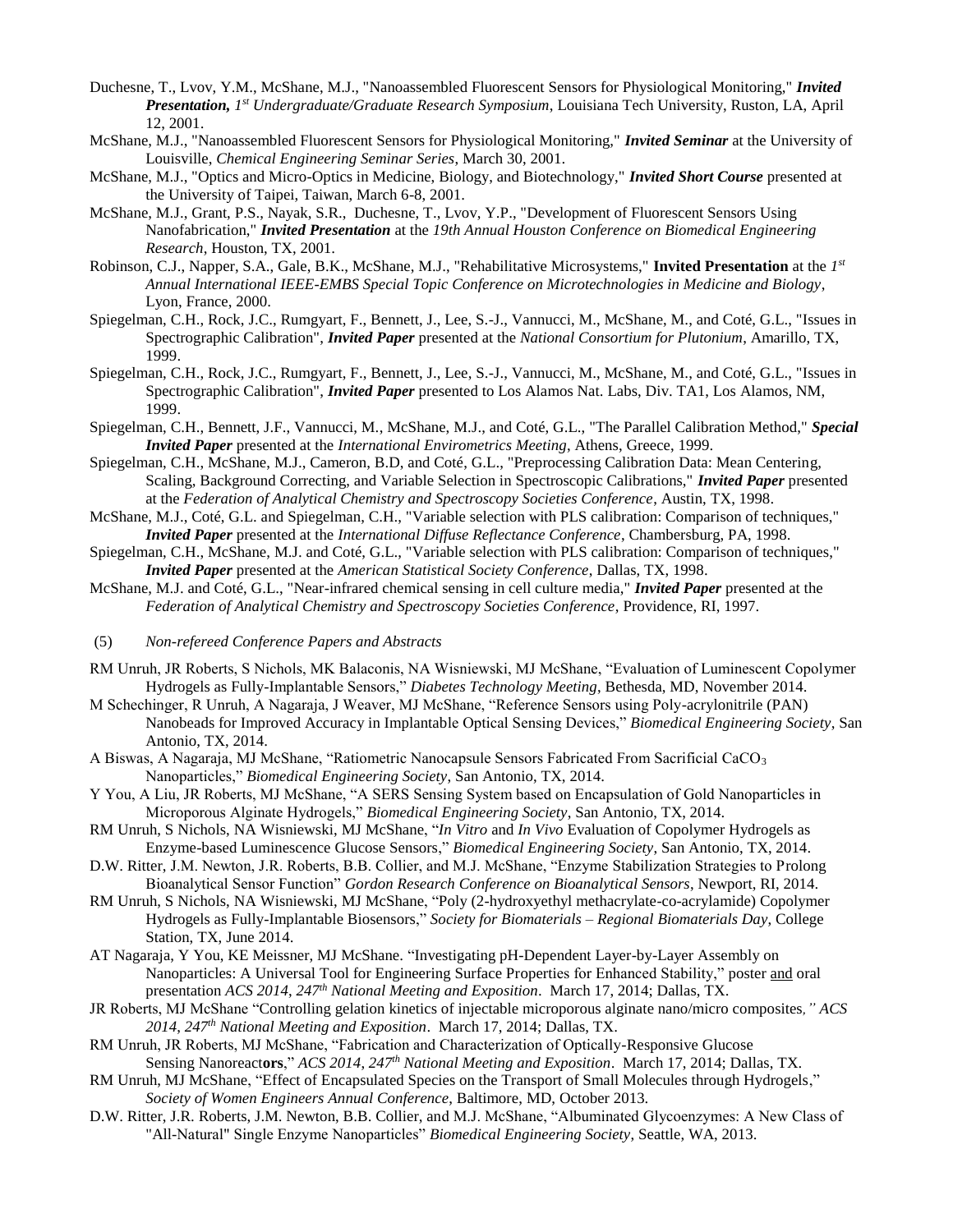- AT Nagaraja, A Sooresh, KE Meissner, MJ McShane. "Layer-by-Layer Surface Modification of Colloidal Quantum Dots for Biosensor Applications," *Biomedical Engineering Society*, Seattle, WA, 2013.
- JR Roberts and M.J. McShane, "Injectable/moldable optical biosensors: Microporous alginate hydrogels as a platform for glucose sensing," *Biomedical Engineering Society*, Seattle, WA, 2013.
- JR Roberts, D.W. Ritter and M.J. McShane. "Multiscale composite alginate hydrogels: a platform technology for multifunctional injectable biomaterials*," Biomedical Engineering Society*, Seattle, WA, 2013.
- RM Unruh, MJ McShane, "Effect of Encapsulated Species on the Transport of Small Molecules through Hydrogels," *Biomedical Engineering Society*, Seattle, WA, 2013.
- J.R. Roberts, D.W. Ritter, and M.J. McShane, "Multiscale Composite Alginate Hydrogels: A Platform Technology for Multifunctional Injectable Biomaterials," *Biomedical Engineering Society*, Seattle, WA, 2013.
- J.M. Newton, D.W. Ritter, and M.J. McShane, "Cross-linking of PEGylated Enzymes: Effects on Aggregation Potential and Enzymatic Longevity". *Biomedical Engineering Society*, Seattle, WA, 2013.
- Collier, B., McShane, M.J., "A Dynamic Windowing Algorithm for the Fast and Accurate Determination of Luminescence Lifetimes," Southern Biomedical Engineering Conference, Houston, TX, May 2012.
- Roberts, J. Park, J., McShane, M.J., "Incorporation of Optical Enzymatic Glucose Sensing Chemistry in Hydrogels: Evaluation of Diffusion and Sensor Functional Characteristics, ," Southern Biomedical Engineering Conference, Houston, TX, May 2012.
- Ritter, D., A. Romoser, R. Majithia, C. Sayes, K. Meissner, M. McShane, "Micro-Encapsulation as a Means to Modulate Nanomaterial-Cell Interactions," *BMES Fall Meeting*, Austin, TX October 2010.
- King, T., T.J. Akl, R. Long, M.J. McShane, M.N. Ericson, M. Wilson, and G.L. Coté, "A phantom that mimics optical and flow properties of liver for developing a perfusion sensor," *BMES Fall Meeting*, Austin, TX October 2010.
- Park, J., and M. McShane, "Nanoscale Diffusion-Limiting Biopolyelectrolyte Multilayers," *BMES Fall Meeting*, Austin, TX October 2010.
- Collier, B., McShane, M.J., "Response and Stability Optimization of Microsphere Glucose Sensors Utilizing Catalase and Nanofilms," *BMES Fall Meeting*, Austin, TX October 2010.
- Romoser, A., D. Ritter, , R. Majithia, C. Sayes, K. Meissner, M. McShane, "Micro-Encapsulation as a Means to Modulate Nanomaterial-Cell Interactions," *BMES Fall Meeting*, Austin, TX October 2010.
- Romoser AA, Majithia R, Ritter D, McShane M, Meissner K, Criscitiello MF, and Sayes CM. "Understanding the Effects of Microencapsulation and Temporal Intracellular Response". *Society of Toxicology*, March 2010.
- Romoser A, Ritter D, Majithia R, McShane M, Meissner K, and Sayes CM. "Understanding the effects of microencapsulation and temporal intracellular response". *Gulf Coast Society of Toxicology*, November 2009.
- Ritter, D.W., M.J. McShane, "Development of a novel competitive-binding assay incorporating an inorganic energy transfer pair," *26th Annual Houston Conference on Biomedical Engineering Research*, Houston, TX, March 2009.
- Singh, S., M.J. McShane, "Investigation of the effect of protein adhesion on microparticle-based glucose sensors with different capping layers," *26th Annual Houston Conference on Biomedical Engineering Research*, Houston, TX, March 2009.
- Long, R., M.J. McShane, "Design and Testing of an Optical System for Interrogation of Dermally-Implanted Fluorescent Microparticle Sensors," *26th Annual Houston Conference on Biomedical Engineering Research*, Houston, TX, March 2009.
- Park, J.B., M.J. McShane, "Polyelectrolyte multilayers for diffusion-control and protein-resistance," *26th Annual Houston Conference on Biomedical Engineering Research*, Houston, TX, March 2009.
- Singh, S., M.J. McShane, "Use of Catalase and Nanofilm Coatings to Enhance the Longevity of Microparticle-Based Glucose Sensors," *AIChE Fall Meeting*, Pittsburgh, PA, November 2008.
- Ritter, D.W., Singh, S., Chinnayelka, S., M.J. McShane, "Microcapsule Sensors Comprising a Near-Infrared Competitive Binding Assay," *BMES Fall Meeting*, St. Louis, MO, September 2008.
- Park, J.B., M.J. McShane, "Dual-function Nanofilm Coatings: Transport Control and Protein Resistance for Biosensors," *BMES Fall Meeting*, St. Louis, MO, September 2008.
- Long, R., M.J. McShane, "Optical System Design for Interrogation of Dermally-Implanted Fluorescence Microparticle Sensors," *BMES Fall Meeting*, St. Louis, MO, September 2008.
- Singh, S., M.J. McShane, "Use of Catalase and Nanofilm Coatings to Enhance the Longevity of Microparticle-Based Glucose Sensors," *BMES Fall Meeting*, St. Louis, MO, September 2008.
- Park, J.B., M.J. McShane, "Dual-function Nanofilm: Diffusion-limiting and Biocompatible Nanoscale Multilayer Films for Biosensors," *25nd Annual Houston Conference on Biomedical Engineering Research*, Houston, TX, February 2008.
- Long, R., M.J. McShane, "Monte Carlo Simulation of Fluorescence Emitted from Dermally Implanted Microparticle Sensor," *25nd Annual Houston Conference on Biomedical Engineering Research*, Houston, TX, February 2008.
- Singh, S., M.J. McShane, "Enhancing the Longevity of Microparticle-Based Glucose Sensors with Near-IR Emission," *25nd Annual Houston Conference on Biomedical Engineering Research*, Houston, TX, February 2008.
- Park, J.B., M.J. McShane, "Controlling diffusion for biosensors using nanoscale multilayer films," *BMES Fall Meeting*, Los Angeles, CA, October 2007.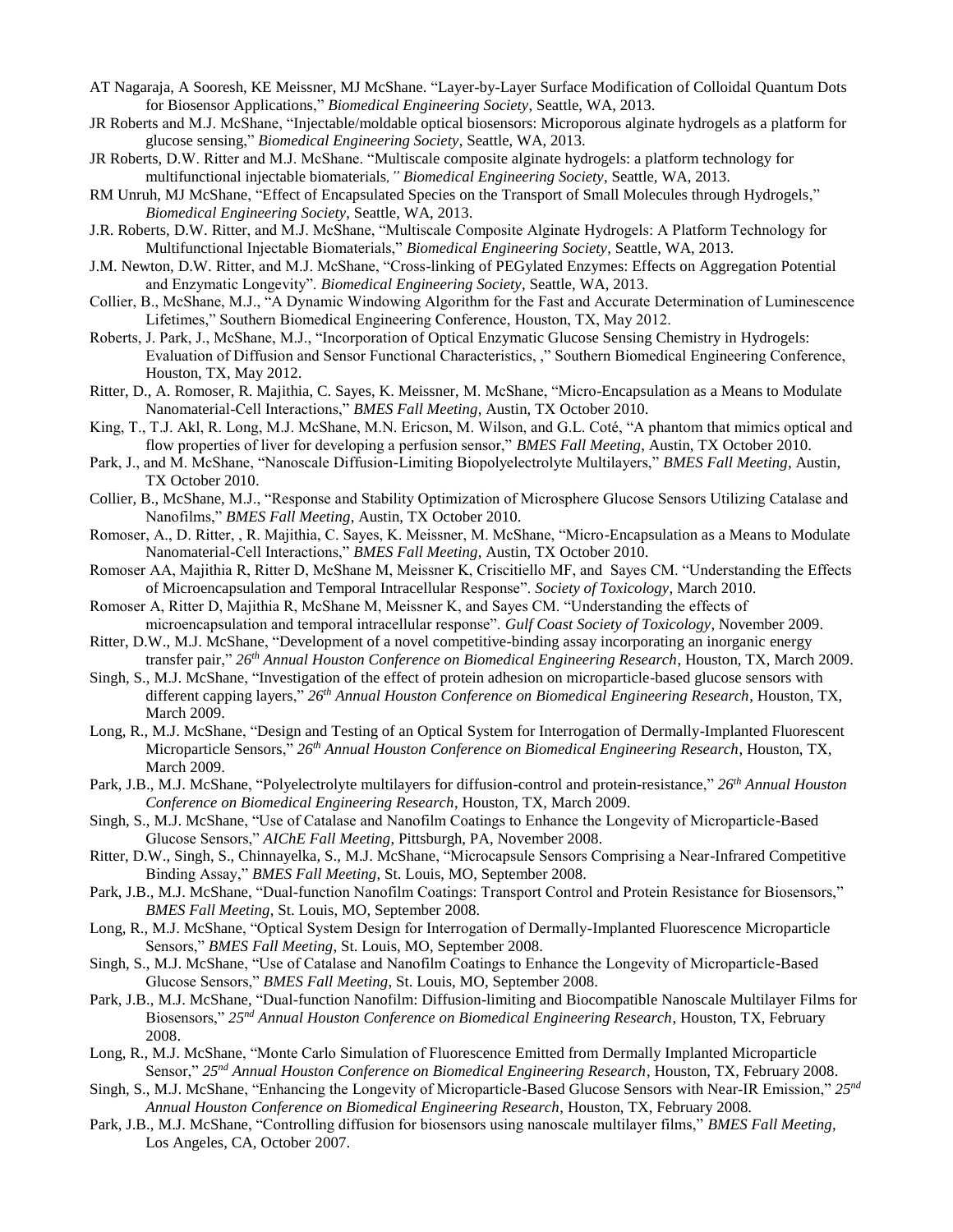- Singh, S., Stein, E.W., M.J. McShane, "Enhancing the longevity of microparticle sensors by co-immobilization of enzymes," *BMES Fall Meeting*, Los Angeles, CA, October 2007.
- Huckaby, K.N., McShane, M.J., "Full-spectrum Fluorescence Monte Carlo Simulations of Smart Tattoos," *BMES Fall Meeting*, Chicago, IL, October 2006.
- Zhu, H. and M. J. McShane "Photo-Polymerizable Poly (Allylamine Hydrochloride) (PAH) Hydrogel As A Tissue Engineering Scaffold," *BMES Fall Meeting*, Chicago, IL, October 2006.
- Stein, E.W., Brown, J.Q., M.J. McShane, "Glucose biosensors based on metalloporphyrin indicators in hybrid polymersilica microparticle carriers," *BMES Fall Meeting*, Chicago, IL, October 2006.
- Shaik, J., Shaikh Mohammed, J.S., McShane, M.J., Mills, D., "Growth and behavior of chondrocytes on nanocomposite ultrathin films." *FASEB Journal* **20**(4): A25-A25, 2006.
- Brown, J.Q., R. Srivastava, H. Zhu, M.J. McShane, "Nanoengineered Implantable Fluorescent Glucose Microsensors for Diabetic Monitoring," *BMES Fall Meeting*, Baltimore, MD, October 2005.
- Shaik, J., J. Shaikh Mohammed, M.J. McShane1, D.K. Mills, "Growth and Behavior of Chondrocytes on Nanoengineered Surfaces," *BMES Fall Meeting*, Baltimore, MD, October 2005.
- Shaikh Mohammed, J., M.A. DeCoster, M.J. McShane, "Nanoengineering of Micropatterns to Study Neuronal Cell Attachment in vitro," *BMES Fall Meeting*, Baltimore, MD, October 2005.
- Stein, E.W., and M.J. McShane, "Real-time temporal and spatial consumption of glucose within polyelectrolyte microspheres containing co-immobilized glucose oxidase and peroxidase," Abstracts of Papers of the American Chemical Society **230**: 2005.
- Zhu, H. and M. J. McShane "Loading of hydrophobic materials into polymer particles: Implications for fluorescent nanosensors and drug delivery." Abstracts of Papers of the American Chemical Society **230**: 2005.
- Shaikh Mohammed, J. and M. J. McShane "Fabrication of nanocomposite micropatterns of polymers and colloids using L-LbL (lithography-layer-by-layer) technique." Abstracts of Papers of the American Chemical Society **230**: 2005.
- Mao, J., Kondu, S., Ji, H.-F., McShane, M.J., "Response of chitosan/gelatin-coated microcantilever to small pH change." Abstracts of Papers of the American Chemical Society **230**: 2005.
- Chinnayelka, S., McShane, M.J., "Microcapsule Based Glucose Biosensors using RET and Affinity of an Apo-Enzyme Toward its Substrate," *22nd Annual Houston Conference on Biomedical Engineering Research*, Houston, TX, 2005.
- Mack, A.C., Grant, P.S., McShane, M.J., "Nanoengineered Fluorescent Neural Probes for Monitoring Biochemical Dynamics," *22nd Annual Houston Conference on Biomedical Engineering Research*, Houston, TX, 2005.
- Simpson, R.T., McShane, M.J., "Construction of a Microcapsule-based Fluorescent Lactate Sensor, *22nd Annual Houston Conference on Biomedical Engineering Research*, Houston, TX, 2005.
- Caldorera, M.E., Deorosan, B.A., Haley, V.P., Hiers, E.A., Moore, A.L., McShane, M.J., "Self-contained System for Observation of Chemically Stimulated Cell Cultures," *22nd Annual Houston Conference on Biomedical Engineering Research*, Houston, TX, 2005.
- Brown, J.Q., McShane, M.J., "Design, Modeling, and Validation of Nanoengineered Optical Glucose Microsensors," *22nd Annual Houston Conference on Biomedical Engineering Research*, Houston, TX, 2005.
- Zhu, H., Srivastava, R., Brown, J.Q, McShane, M.J., "Comparison of Different Techniques for Loading Glucose Oxidase into Nanoengineered Microcapsules as Glucose Biosensor," *22nd Annual Houston Conference on Biomedical Engineering Research*, Houston, TX, 2005.
- Nayak, S.R., McShane, M.J., "Microencapsulation Techniques for Biosensors: A Study of Factors Affecting Enzyme Encapsulation and Stability," *22nd Annual Houston Conference on Biomedical Engineering Research*, Houston, TX, 2005.
- Srivastava, R., Brown, J.Q., Zhu, H., McShane, M.J., "Application of Self-assembled Ultrathin Film Coatings to Stabilize Enzyme Encapsulation and Activity in Alginate Microspheres," *22nd Annual Houston Conference on Biomedical Engineering Research*, Houston, TX, 2005.
- Shaikh Mohammed, J., DeCoster, M.A., McShane, M.J., "Fabrication of Nanocomposite Multicomponent Micropatterns Using L-LbL (Lithography-Layer-by-Layer) Method: Platforms for Neuronal Networks and Co-culture," *22nd Annual Houston Conference on Biomedical Engineering Research*, Houston, TX, 2005.
- Yan, X., Ji, H.-F., McShane, M.J., Lvov, Y., *"*Thermodynamic and Kinetic Study of Enzyme -Based Microcantilevers for Glucose Measurement," *22nd Annual Houston Conference on Biomedical Engineering Research*, Houston, TX, 2005.
- Brown, J.Q., Zhu, H., McShane, M.J., "Optical Glucose Sensors Based On Hydrogel Microspheres With Novel Nanoengineered Multilayer Coatings," *BMES Fall Meeting*, Philadelphia, PA, October 2004.
- Akangire, G.G., Sharma, M.K., Brown, J.Q., McShane, M.J.. Mills, D.K., "Fibrotic Response To Implanted Glucose Biosensor Components In Rat Dermis," *BMES Fall Meeting*, Philadelphia, PA, October 2004.
- Sharma, M.K., Akangire, G.G., Brown, J.Q., McShane , M.J., Mills, D.K., "Towards Realizing A Biocompatible, Nano-Scale, Implantable Glucose Sensor," *BMES Fall Meeting*, Philadelphia, PA, October 2004.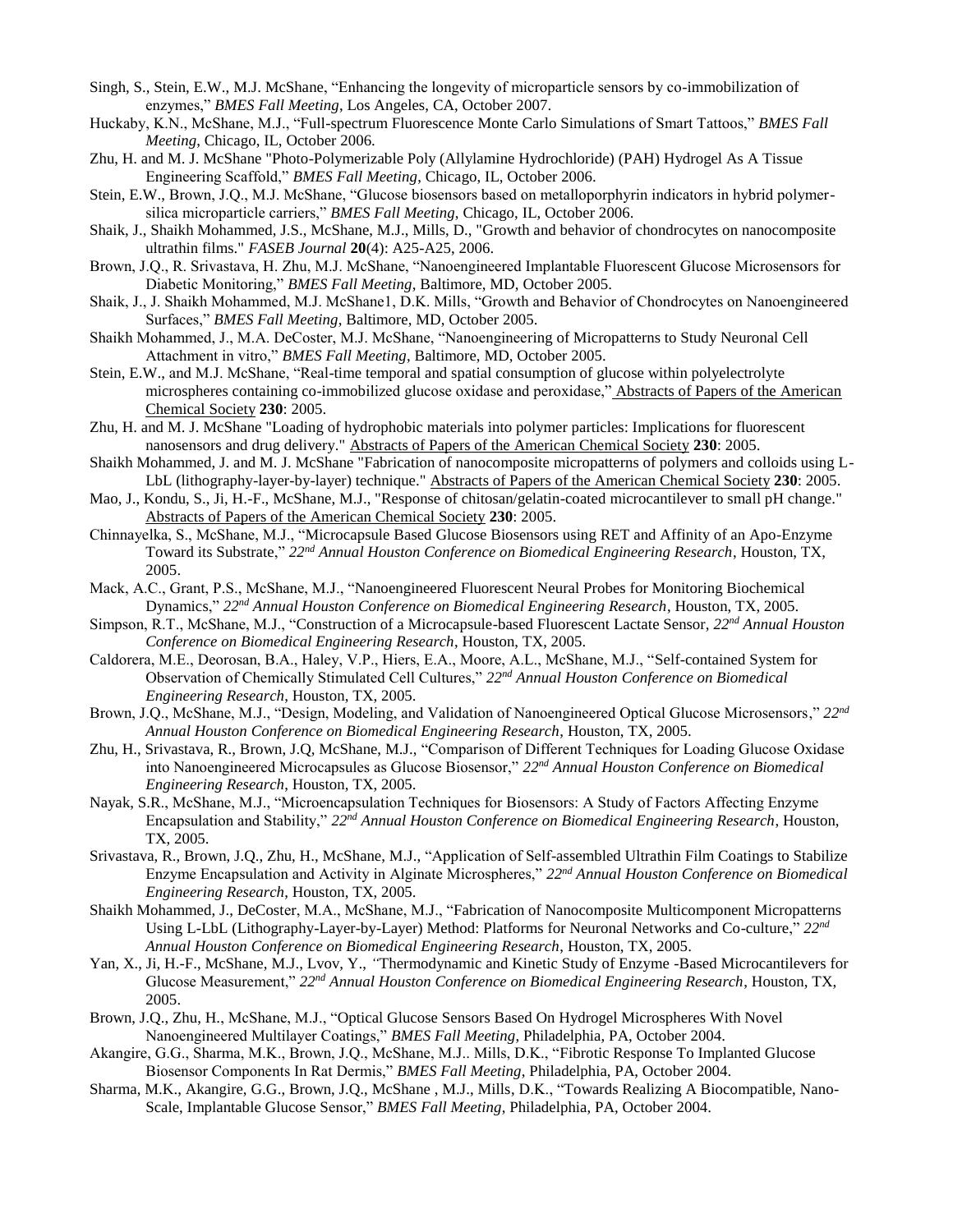- Zhu, H., Srivastava, R., Nayak, S.R., Atherton, J.. McShane, M.J., "Efficient Methods for Loading Enzymes into Nanoengineered Capsules for Biosensors and Bioprocessing," *BMES Fall Meeting*, Philadelphia, PA, October 2004.
- Grant, P.S., Chopra, S., Mcshane, M.J., "Nanoscale Enzyme-Based Optical Sensors for Neurochemicals," *BMES Fall Meeting*, Philadelphia, PA, October 2004.
- Ying, W., Mills, D.K., Besio, W., McShane, M.J., "The Effects Of Light-Emitting Diode Photon Irradiation On Proliferation Of Human Dermal Fibroblasts," *BMES Fall Meeting*, Philadelphia, PA, October 2004.
- Roldan, J.E., Ai, H., McShane, M.J., Lvov, Y., D.K. Mills, "Nanosignals: Controlled Delivery Of Clinical Therapeutics," *BMES Fall Meeting*, Philadelphia, PA, October 2004.
- Chinnayelka, S., McShane, M.J., "Nanobiosensors for Glucose monitoring based on Affinity of a Lectin/Apo-Enzyme Toward a Polysaccharide"*American Chemical Society SW Regional Meeting,* Fort Worth, TX, October 2004.
- Wuyyuru, V., Collinsworth, A., Brown, J.Q., McShane, M.J., Mills, D.K., "In-vitro Cytotoxicity Analyses of Polyelectrolyte Materials used in Glucose Sensors," *Experimental Biology 2004*, Washington, D.C., April 2004.
- Akangire, G., Sharma, M., Brown, J.Q., Collinsworth, A., McShane, M., Mills, D., "In-Vivo Biocompatibility Studies of Polyelectrolyte Microcapsules," *Experimental Biology 2004*, Washington, D.C., April 2004.
- Daniel, B., Shaikh Mohammed, J., McShane, M.J., DeCoster, M.A., "Combining Nanotechnology and Neuroscience: Neuronal patterning at the cell level," *16th Annual Retreat of the Neuroscience Center of Excellence*, New Orleans, LA, April 2004.
- McShane, M. J., "Particle-Based Fluorescent Chemical Sensors Employing Nanoengineered Ultra-thin Films," *21st Annual Houston Conference on Biomedical Engineering Research*, Houston, TX, 2004.
- Caldorera, M.E, Guice, K.B.. Brown, J.Q., McShane, M.J., "Intracellular Delivery of Nanosensors: Influence of Coatings on Uptake Efficiency and Distribution," *21st Annual Houston Conference on Biomedical Engineering Research*, Houston, TX, 2004.
- Mohammed, J.S., Glawe, J., Li., M., McShane, M.J., "Controlling Cell-material Interactions Using Micropatterned Nanocomposite Ultrathin Films," *21st Annual Houston Conference on Biomedical Engineering Research*, Houston, TX, 2004.
- Wuyyuru, V., Collinsworth, A., Brown, J.Q., McShane, M.J., Mills, D.K., "In-vitro Cytotoxicity Studies of Implantable Glucose Sensors," *21st Annual Houston Conference on Biomedical Engineering Research*, Houston, TX, 2004.
- Akangire, G., Sharma, M., Brown, J.Q., Collinsworth, A., McShane, M.J., Mills, D.K., "In-Vivo Biocompatibility of Polyelectrolyte Microcapsules*," 21st Annual Houston Conference on Biomedical Engineering Research*, Houston, TX, 2004.
- Wuyyuru, V., Collinsworth, A., Brown, J.Q., McShane, M.J., Mills, D.K., "In-vitro Cytotoxicity Analysis of Polyelectrolyte Microcapsules for Biosensors," *Institute of Biological Engineering*, Fayetteville, AR, 2004.
- Akangire, G., Sharma, M.K., Brown, J.Q., Collinsworth, A. McShane, M.J., Mills, D.K.," Biocompatibility of Polyelectrolyte Microcapsules: An *In –Vivo* Stud*y," Institute of Biological Engineering*, Fayetteville, AR, 2004.
- Chinnayelka, S., McShane, M.J., "Self-Assembly of a Biosensor for Monitoring Glucose based on Resonance Energy Transfer," *BMES Fall Meeting*, Nashville, TN, October 4, 2003.
- Terala, D., McShane, M.J., "Micro- and Nano-Fabrication of High Aspect Ratio Cell Culture Scaffolds with Integrated Fluorescent Sensors," *BMES Fall Meeting*, Nashville, TN, October 4, 2003.
- Grant, P.S., McShane, M.J., "Nanostructured Fluorescent Biosensors for Monitoring Neural Chemistry," *BMES Fall Meeting*, Nashville, TN, October 4, 2003.
- Brown, J.Q., Mills, D.K., Gupta, S., McShane, M.J., "A Pilot Study to Determine Intradermal Biocompatibility of Polyelectrolyte-Coated Microspheres," *BMES Fall Meeting*, Nashville, TN, October 4, 2003.
- Nayak, S.R., Stein, E.W., McShane, M.J., "Encapsulation of Enzymes in Polyelectrolyte Microcapsules for Biosensing Applications," *BMES Fall Meeting*, Nashville, TN, October 4, 2003.
- Li, M., Mills, D.K., Lvov, Y.M., Cui, T., McShane, M.J., "Control of Attachment and Growth of Smooth Muscle Cells (SMCs) on Multilayer Polyelectrolyte Ultra Thin Film-Patterned Substrates," *BMES Fall Meeting*, Nashville, TN, October 4, 2003.
- Srivastava, R., McShane, M.J., "Self-Assembled Ultrathin Film Coatings to Stabilize Enzyme Encapsulation in Alginate Microspheres," *BMES Fall Meeting*, Nashville, TN, October 4, 2003.
- Stanecki, C.E., Hannibal, A.M., Watts, A., Driggers, K.H., M. J. McShane, "A Novel Biosensor for On-line Dialysis Monitoring," *BMES Fall Meeting*, Nashville, TN, October 4, 2003.
- Stein, E.W., Simpson, R.T., McShane, M.J., "Nanoassembled Lactate Oxidase Nanoreactors and Fluorescent Lactate Sensors," *226th National Meeting of the American Chemical Society*, New York, NY, September 8, 2003.
- Guice, K.B., McShane, M.J., "Oxygen Measurements Based on Ru(dpp) Absorbed into Polyelectrolyte Films on Fluorescent Nanoparticle Templates," *226th National Meeting of the American Chemical Society*, New York, NY, September 8, 2003.
- Nayak, S.R., Stein, E.W., Gupta, N., Palmer, J., McShane, M.J., "Transport of Macromolecules Through Polyelectrolyte Microcapsules—Effect of Molecular Size and Shell Materials," *226th National Meeting of the American Chemical Society*, New York, NY, September 8, 2003.